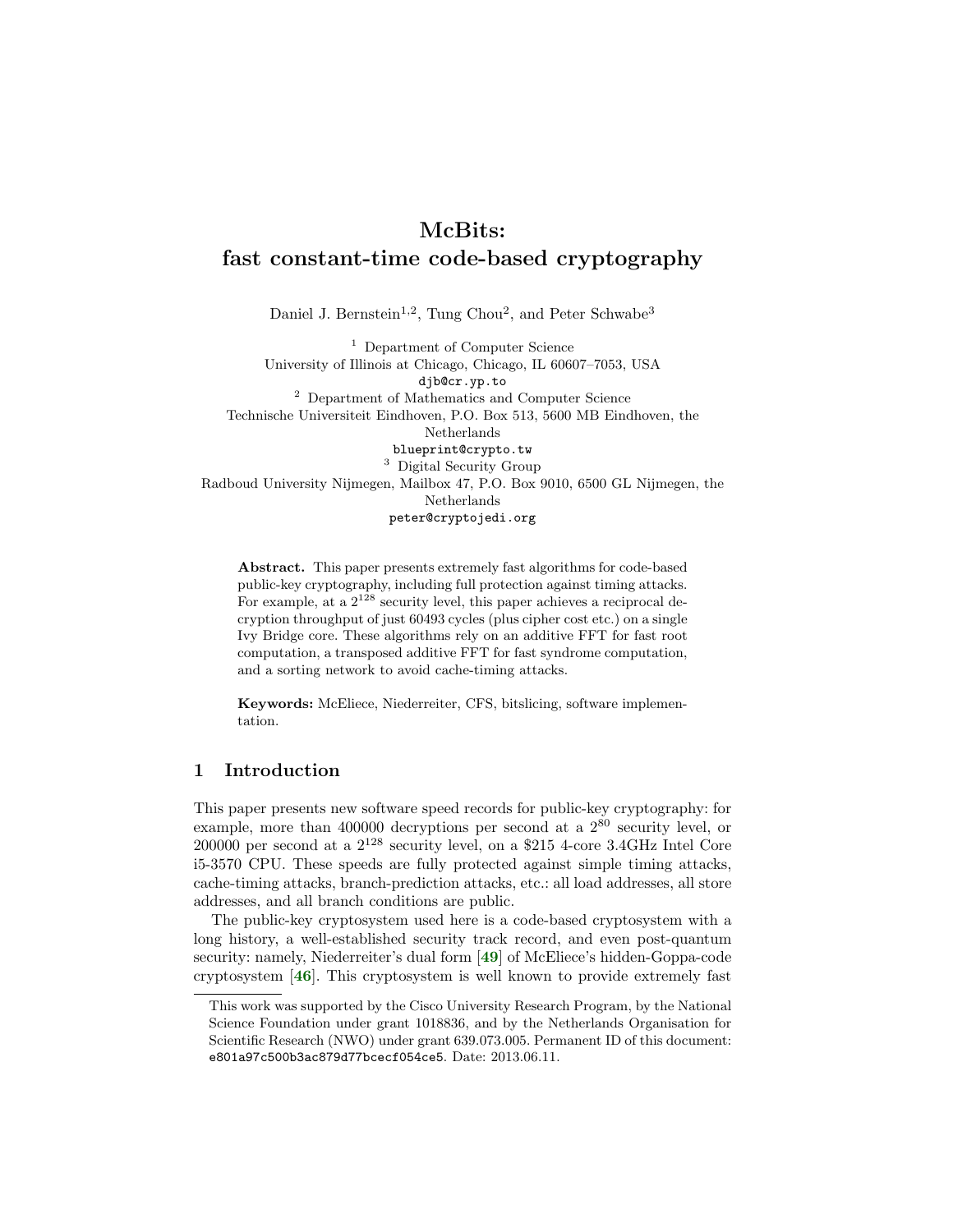encryption and *reasonably* fast decryption. Our main contributions are new decryption techniques that are (1) much faster and (2) fully protected against timing attacks, including the attacks by Strenzke in  $[63]$  $[63]$  $[63]$ ,  $[64]$  $[64]$  $[64]$ , and  $[65]$  $[65]$  $[65]$ .

The main disadvantage of this cryptosystem is that public keys are quite large: for example, 64 kilobytes for the  $2^{80}$  security level mentioned above. In some applications the benefits of very fast encryption and decryption are outweighed by the costs of communicating and storing these keys. We comment that our work allows a tradeoff between key size and decryption time: because decryption is so fast we can afford "combinatorial list decoding", using many trial decryptions to guess a few error positions, which allows the message sender to add a few extra error positions (as proposed by Bernstein, Lange, and Peters in [[15](#page-20-0)]), which increases security for the same key size, which allows smaller keys for the same security level.

We also present new speed records for generating signatures in the CFS codebased public-key signature system. Our speeds are an order of magnitude faster than previous work. This system has a much larger public key but is of interest for its short signatures and fast verification.

We will put all software described in this paper into the public domain.

To bitslice, or not to bitslice. The literature contains several success stories for bitsliced cryptographic computations, but those stories are for small S-boxes or large binary fields, while code-based cryptography relies on medium-size fields and seems to make much more efficient use of table lookups. The fastest previous software [[19](#page-20-1)] for McEliece/Niederreiter decryption uses input-dependent table lookups for fast field arithmetic, uses input-dependent branches for fast rootfinding, etc.

Despite this background we use bitslicing for the critical decoding step inside McEliece/Niederreiter decryption. Our central observation is that this decoding step is bottlenecked not by separate operations in a medium-size finite field, but by larger-scale polynomial operations over that finite field; state-of-the-art approaches to those polynomial operations turn out to interact very well with bitslicing. Our decoding algorithms end up using a surprisingly small number of bit operations, and as a result a surprisingly small number of cycles, setting new speed records for code-based cryptography, in some cases an order of magnitude faster than previous work.

The most important steps in our decoding algorithm are an "additive FFT" for fast root computation (Section [3\)](#page-5-0) and a transposed additive FFT for fast syndrome computation (Section [4\)](#page-8-0). It is reasonable to predict that the additive FFT will also reduce the energy consumed by *hardware* implementations of codebased cryptography. We also use a sorting network to efficiently simulate secretindex lookups in a large table (Section [5\)](#page-12-0); this technique may be of independent interest for other computations that need to be protected against timing attacks.

Results: the new speeds. To simpify comparisons we have chosen to report benchmarks on a very widely available CPU microarchitecture, specifically the Ivy Bridge microarchitecture from Intel, which carries out one 256-bit vector arithmetic instruction per cycle. We emphasize, however, that our techniques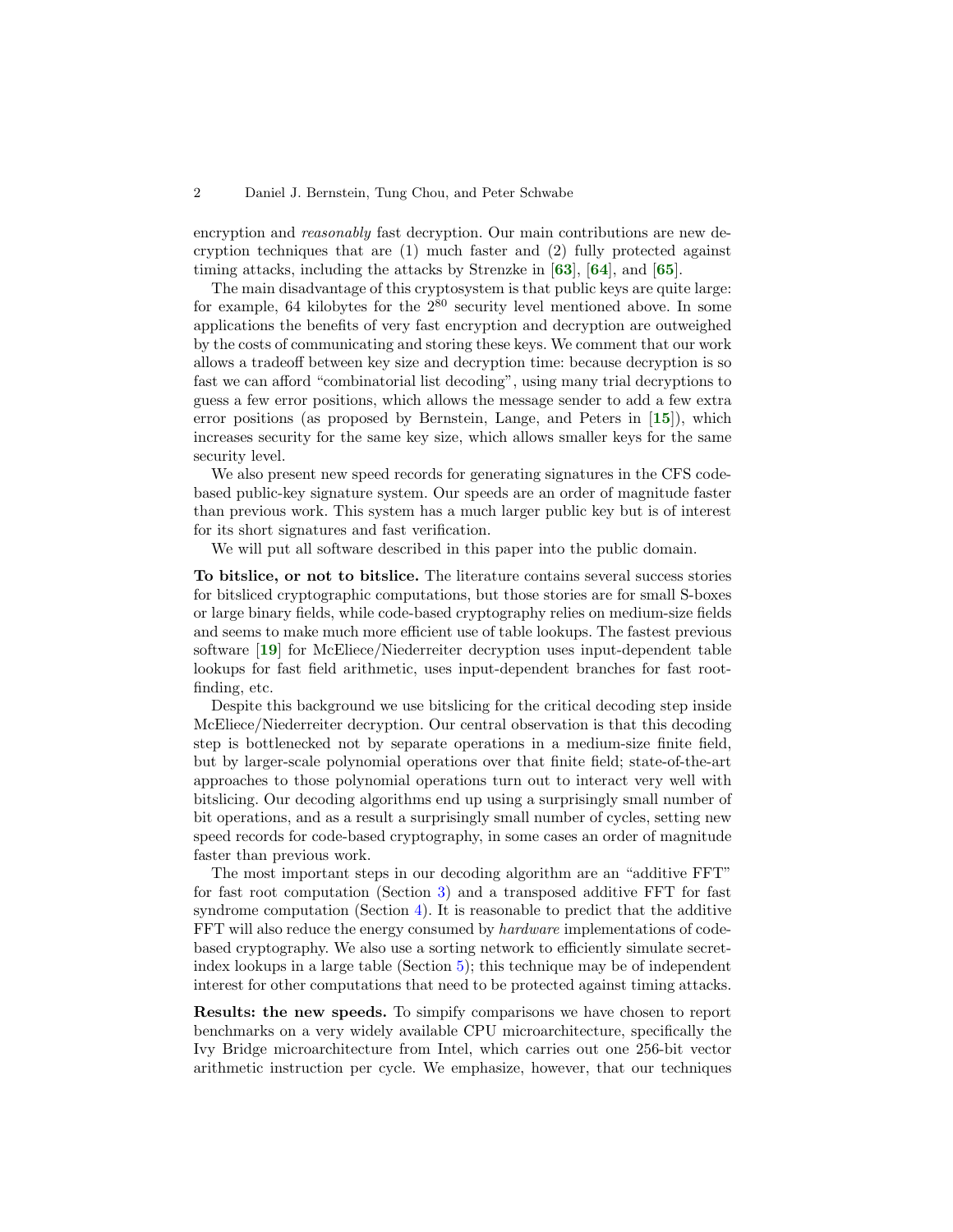are not limited to this platform. Older Intel and AMD CPUs perform two or three 128-bit vector operations per cycle; common tablet/smartphone ARMs with NEON perform one or two 128-bit vector operations per cycle (exploited by Bernstein and Schwabe in [[16](#page-20-2)], although not with bitslicing); the same techniques will also provide quite respectable performance using 64-bit registers, 32-bit registers, etc.

Table [1.1](#page-3-0) reports our decoding speeds for various code parameters. Decoding time here is computed as 1/256 of the total latency measured for 256 simultaneous decoding operations. Decryption time is slightly larger, because it requires hashing, checking a MAC, and applying a secret-key cipher; see Section [6.](#page-14-0) We comment that the software supports a separate secret key for each decryption (although many applications do not need this), and that the latency of 256 decryptions is so small as to be unnoticeable in typical applications.

We use the usual parameter notations for code-based cryptography:  $q = 2^m$ is the field size,  $n$  is the code length,  $t$  is the number of errors corrected, and  $k = n - mt$ . "Bytes" is the public-key size  $\lceil k(n - k)/8 \rceil$ ; the rows are sorted by this column. "Total" is our cycle count (measured by the Ivy Bridge cycle counter with Turbo Boost and hyperthreading disabled) for decoding, including overhead beyond vector operations. This cycle count is partitioned into five stages: "perm" for initial permutation (Section [5\)](#page-12-0), "synd" for syndrome computation (Section [4\)](#page-8-0), "key eq" for solving the key equation (standard Berlekamp–Massey), "root" for root-finding (Section [3\)](#page-5-0), and "perm" again for final permutation.

Some of the parameters in this table are taken from  $[15]$  $[15]$  $[15]$ , which says that these parameters were designed to optimize security level subject to key sizes of  $2^{16}$ ,  $2^{17}$ ,  $2^{18}$ ,  $2^{19}$ , and  $2^{20}$  bytes. Some parameters are from [[37](#page-21-0)]. Some parameters are from [[19](#page-20-1)], and for comparison we repeat the Core 2 cycle counts reported in [[19](#page-20-1)]. (We comment that the "cycles/byte" in [19] are cycles divided by  $(k +$  $\lfloor \lg {n \choose t} \rfloor/8$ .) Our speedups are much larger than any relevant differences between the Core 2 and the Ivy Bridge that we used for benchmarking; we will report Core 2 cycle counts for our software in a subsequent online update of this paper. "Sec" is the approximate security level reported by the [https://bitbucket.](https://bitbucket.org/cbcrypto/isdfq)  $\sigma$ g/cbcrypto/isdfq script from Peters [[54](#page-22-5)], rounded to the nearest integer.

Some of the parameter choices from [[19](#page-20-1)] are uninteresting in all of our metrics: they are beaten by other parameter choices in key size, speed, and security level. For these parameter choices we mark our cycle count in gray. Note that we have taken only previously published parameter sets; in particular, we have not searched for parameters that sacrifice key size to improve speed for the same security level.

Previous speeds for public-key cryptography. The eBATS benchmarking system [[14](#page-20-3)] includes seven public-key encryption systems: mceliece, a McEliece implementation from Biswas and Sendrier (with  $n = 2048$  and  $t = 32$ , slightly above a  $2^{80}$  security level); ntruees787ep1, an NTRU implementation  $(2^{256}$ security) from Mark Etzel; and five sizes of RSA starting from ronald1024  $(2^{80}$  security). None of these implementations claim to be protected against timing attacks. On h9ivy, an Ivy Bridge CPU (Intel Core i5-3210M), the fastest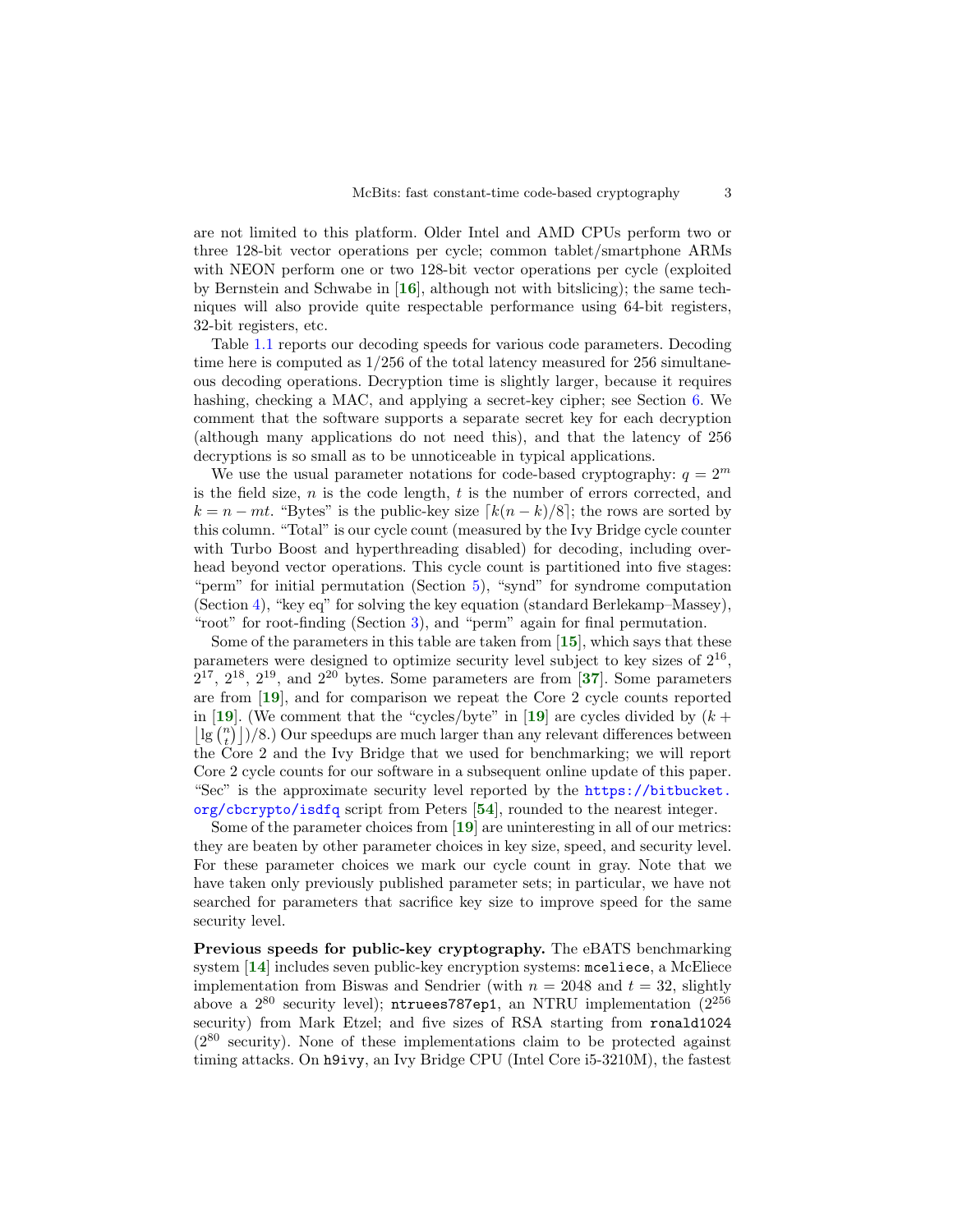4 Daniel J. Bernstein, Tung Chou, and Peter Schwabe

|           |             |    |                  |                                                        |    | Our speeds     |                |             |             |           |                                                  |                  |
|-----------|-------------|----|------------------|--------------------------------------------------------|----|----------------|----------------|-------------|-------------|-----------|--------------------------------------------------|------------------|
| $ q=2^m $ | $n \quad t$ |    | $\boldsymbol{k}$ |                                                        |    | bytes sec perm |                | synd key eq |             | root perm | total                                            | $\vert 19 \vert$ |
| 2048      | 2048        | 27 | 1751             | 65006                                                  | 81 | 3333           | 8414           | 3120        | 5986        | 3199      | 24051                                            |                  |
| 2048      | 1744        | 35 | 1359             | 65402                                                  | 83 | 3301           | 9199           | 5132        | 6659        | 3145      | 27434                                            |                  |
| 2048      | 2048        | 32 | 1696             | 74624                                                  | 87 | 3326           | 9081           | 4267        | 6699        | 3172      |                                                  | 26544 445599     |
| 2048      | 2048        | 40 | 1608             | 88440                                                  | 95 | 3357           | 9412           | 6510        | 6852        | 3299      |                                                  | 29429 608172     |
| 4096      | 4096        | 21 | 3844             | 121086                                                 | 87 |                | 8661 17496     |             | 2259 11663  | 8826      |                                                  | 48903 288649     |
| 4096      | 2480        | 45 | 1940             | 130950 105                                             |    |                | 8745 21339     |             | 9276 14941  | 8712      | 63012                                            |                  |
| 4096      | 2690        | 56 | 2018             | 169512 119                                             |    |                | 8733 22898     |             | 14199 16383 | 8789      | 71000                                            |                  |
| 4096      | 4096        | 41 | 3604             | 221646 129                                             |    |                | 8622 20846     |             | 7714 14794  | 8520      |                                                  | 60493 693822     |
| 8192      | 8192        | 18 | 7958             | 232772                                                 |    |                | 91 23331 49344 |             |             |           | 3353 37315 23339 136679 317421                   |                  |
| 4096      | 3408        | 67 | 2604             | 261702 146                                             |    |                | 8983 24308     |             | 19950 17790 | 8686      | 79715                                            |                  |
| 8192      | 8192        | 29 | 7815             | 368282 128 22879 56336                                 |    |                |                |             |             |           | 7709 44727 22753 154403 540952                   |                  |
|           | 16384 16384 |    | 15 16 174        | 424568                                                 |    |                | 90 60861 99360 |             |             |           | 2337 79774 60580 302909 467818                   |                  |
| 8192      | 4624        | 95 | 3389             | 523177 187 22693 76050                                 |    |                |                |             |             |           | 70696 59409 22992 251838                         |                  |
| 8192      | 6624 115    |    | 5129             |                                                        |    |                |                |             |             |           | 958482 252 23140 83127 102337 65050 22971 296624 |                  |
| 8192      | 6960 119    |    |                  | 5413 1046739 263 23020 83735 109805 66453 23091 306102 |    |                |                |             |             |           |                                                  |                  |

<span id="page-3-0"></span>Table 1.1. Number of cycles for decoding for various code parameters. See text for description.

encryption (for 59-byte messages) is 46940 cycles for ronald1024 followed by 61440 cycles for mceliece, several more RSA results, and finally 398912 cycles for ntruees787ep1. The fastest decryption is 700512 cycles for ntruees787ep1, followed by 1219344 cycles for mceliece and 1340040 cycles for ronald1024.

A followup paper [[19](#page-20-1)] by Biswas and Sendrier reports better decryption performance, 445599 cycles on a Core 2 for  $n = 2048$  and  $t = 32$ . Sendrier says (private communication) that he now has better performance, below 300000 cycles. However, our speed of 26544 cycles for  $n = 2048$  and  $t = 32$  improves upon this by an order of magnitude, and also includes full protection against timing attacks.

eBATS also includes many Diffie–Hellman systems. One can trivially use Diffie–Hellman for public-key encryption; the decryption time is then the Diffie– Hellman shared-secret time plus some fast secret-key cryptography, and the encryption time is the same plus the Diffie–Hellman key-generation time. When we submitted this paper the fastest Diffie–Hellman shared-secret time reported from h9ivy was 182632 cycles (side-channel protected), set by the curve25519 implementation from Bernstein, Duif, Lange, Schwabe, and Yang in [[13](#page-20-4)]. The fastest time now is 77468 cycles (not side-channel protected), set by gls254 from Oliveira, López, Aranha, and Rodríguez-Henríquez; see [[50](#page-22-6)]. Our software takes just 60493 cycles (side-channel protected) for decryption with  $n = 4096$  and  $t = 41$  at the same  $2^{128}$  security level.

We have found many claims that NTRU is orders of magnitude faster than RSA and ECC, but we have also found no evidence that NTRU can match our speeds. The fastest NTRU decryption report that we have found is from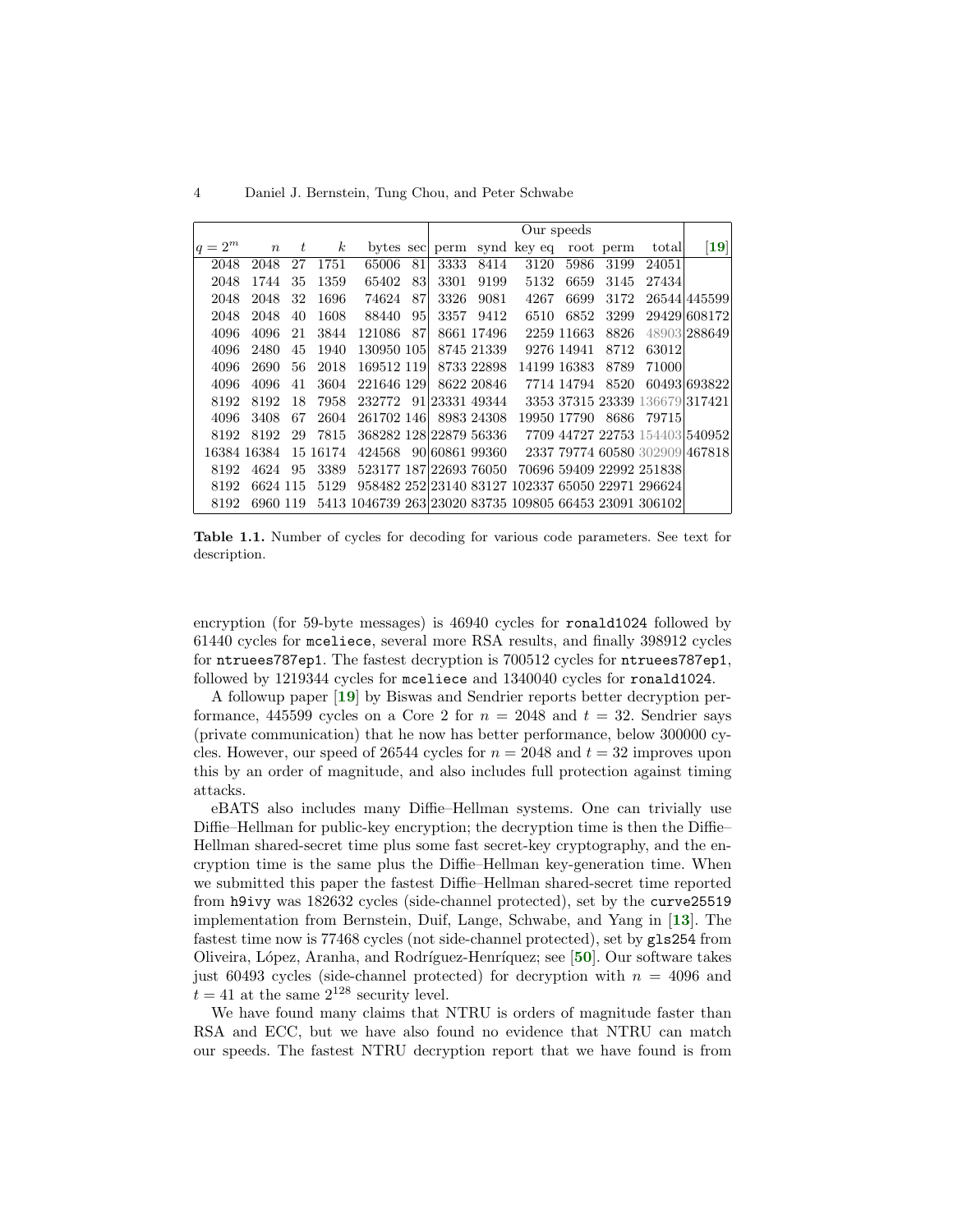Hermans, Vercauteren, and Preneel in [[36](#page-21-1)]: namely, 24331 operations per second on a GTX 280 GPU.

Heyse and Güneysu in  $\left[37\right]$  $\left[37\right]$  $\left[37\right]$  report 17012 Niederreiter decryption operations per second on a Virtex6-LX240T FPGA for  $n = 2048$  and  $t = 27$ . The implementation actually uses only 10% of the FPGA slices, so presumably one can run several copies of the implementation in parallel without running into place-androute difficulties. A direct speed comparison between such different platforms does not convey much information, but we point out several ways that our decryption algorithm improves upon the algorithm used in  $[37]$  $[37]$  $[37]$ : we use an additive FFT rather than separate evaluations at each point ("Chien search"); we use a transposed additive FFT rather than applying a syndrome-conversion matrix; we do not even need to store the syndrome-conversion matrix, the largest part of the data stored in  $[37]$  $[37]$  $[37]$ ; and we use a simple hash (see Section [6\)](#page-14-0) rather than a constant-weight-word-to-bit-string conversion.

## 2 Field arithmetic

We construct the finite field  $\mathbb{F}_{2^m}$  as  $\mathbb{F}_2[x]/f$ , where f is a degree-m irreducible polynomial. We use trinomial choices of  $f$  when possible. We use pentanomials for  $\mathbb{F}_{2^{13}}$  and  $\mathbb{F}_{2^{16}}$ .

**Addition.** Addition in  $\mathbb{F}_{2^m}$  is simply a coefficient-wise xor and costs m bit operations.

**Multiplication.** A field multiplication is composed of a multiplication in  $\mathbb{F}_2[x]$ and reduction modulo  $f$ . We follow the standard approach of optimizing these two steps separately, and we use standard techniques for the second step. Note, however, that this two-step optimization is not necessarily optimal, even if each of the two steps is optimal.

For the first step we started from Bernstein's straight-line algorithms from <http://binary.cr.yp.to/m.html>. The mth algorithm is a sequence of XORs and ANDs that multiplies two  $m$ -coefficient binary polynomials. The web page shows algorithms for  $m$  as large as 1000; for McEliece/Niederreiter we use  $m$ between 11 and 16, and for CFS (Section [7\)](#page-17-0) we use  $m = 20$ . These straightline algorithms are obtained by combining different multiplication techniques as explained in [[10](#page-20-5)]; for  $10 \le m \le 20$  the algorithms use somewhat fewer bit operations than schoolbook multiplication. We applied various scheduling techniques (in some cases sacrificing some bit operations) to improve cycle counts.

Squaring. Squaring of a polynomial does not require any bit operations. The square of an *m*-coefficient polynomial  $f = \sum_{i=0}^{m-1} a_i x^i$  is simply  $f^2 = \sum_{i=0}^{m-1} a_i x^{2i}$ . The only bit operations required for squaring in  $\mathbb{F}_{2^m}$  are thus those for reduction. Note that half of the high coefficients are known to be zero; reduction after squaring takes only about half the bit operations of reduction after multiplication.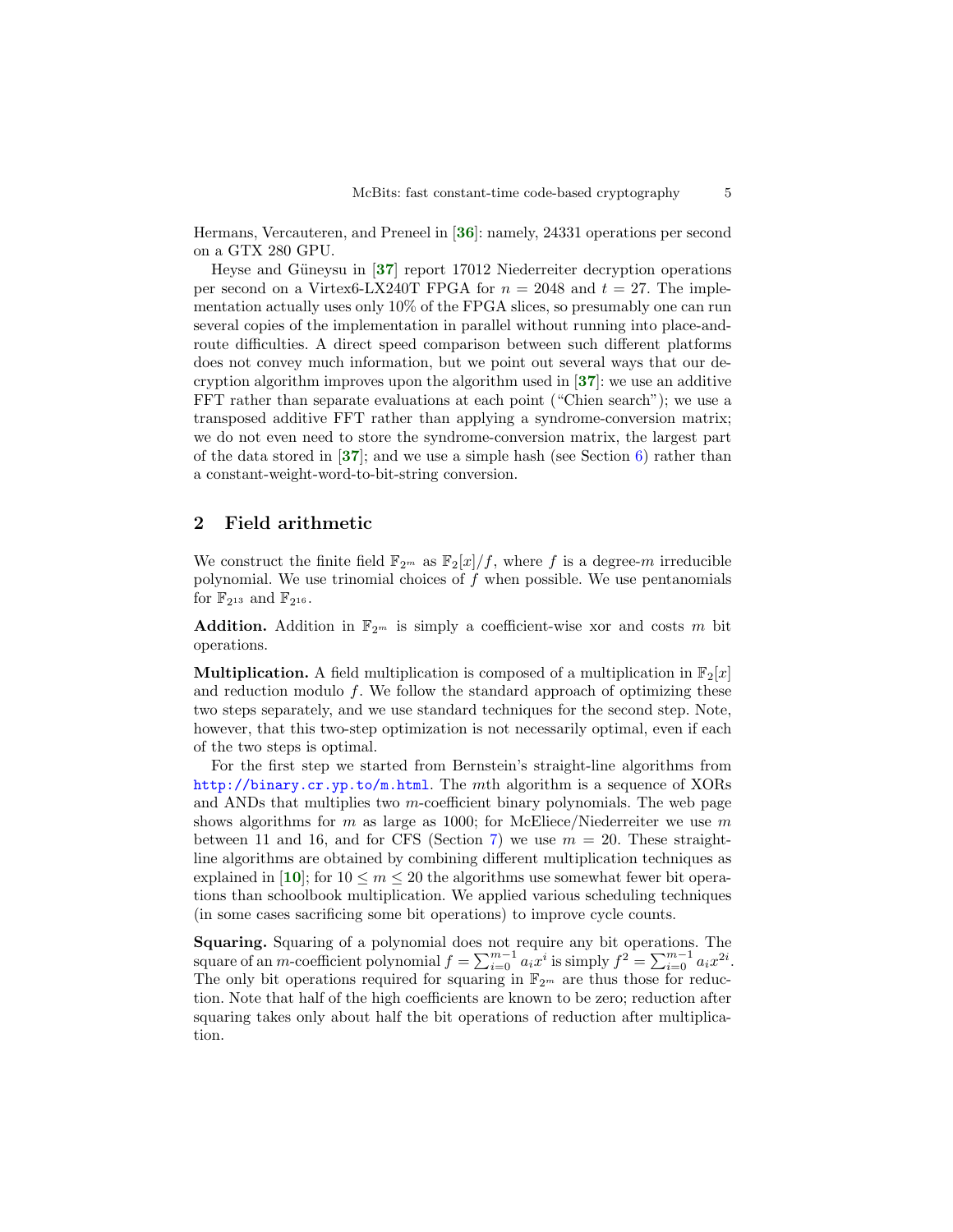**Inversion.** We compute reciprocals in  $\mathbb{F}_{2^m}$  as  $(2^m-2)$ nd powers. For  $\mathbb{F}_{2^{20}}$  we use an addition chain consisting of 19 squarings and 6 multiplications. For smaller fields we use similar addition chains.

## <span id="page-5-0"></span>3 Finding roots: the Gao–Mateer additive FFT

This section considers the problem of finding all the roots of a polynomial over a characteristic-2 finite field. This problem is parametrized by a field size  $q = 2^m$  where m is a positive integer. The input is a sequence of coefficients  $c_0, c_1, \ldots, c_t \in \mathbb{F}_q$  of a polynomial  $f = c_0 + c_1x + \cdots + c_tx^{\overline{t}} \in \mathbb{F}_q[x]$  of degree at most t. The output is a sequence of q bits  $b_{\alpha}$  indexed by elements  $\alpha \in \mathbb{F}_q$  in a standard order, where  $b_{\alpha} = 0$  if and only if  $f(\alpha) = 0$ .

Application to decoding. Standard decoding techniques have two main steps: finding an "error-locator polynomial"  $f$  of degree at most  $t$ , and finding all the roots of the polynomial in a specified finite field  $\mathbb{F}_q$ . In the McEliece/Niederreiter context it is traditional to take the field size  $q$  as a power of 2 and to take t on the scale of  $q/\lg q$ , typically between  $0.1q/\lg q$  and  $0.3q/\lg q$ ; a concrete example is  $(q, t) = (2048, 40)$ . In cases of successful decryption this polynomial will in fact have exactly t roots at the positions of errors added by the message sender.

Multipoint evaluation. In coding theory, and in code-based cryptography, the most common way to solve the root-finding problem is to simply try each possible root: for each  $\alpha \in \mathbb{F}_q$ , evaluate  $f(\alpha)$  and then OR together the bits of  $f(\alpha)$  in a standard basis, obtaining 0 if and only if  $f(\alpha) = 0$ .

The problem of evaluating  $f(\alpha)$  for every  $\alpha \in \mathbb{F}_q$ , or more generally for every  $\alpha$  in some set S, is called multipoint evaluation. Separately evaluating  $f(\alpha)$  by Horner's rule for every  $\alpha \in \mathbb{F}_q$  costs  $qt$  multiplications in  $\mathbb{F}_q$  and  $qt$  additions in  $\mathbb{F}_q$ ; if t is essentially linear in q (e.g., q or  $q/\lg q$ ) then the total number of field operations is essentially quadratic in q. "Chien search" is an alternative method of evaluating each  $f(\alpha)$ , also using qt field additions and qt field multiplications.

There is an extensive literature on more efficient multipoint-evaluation techniques. Most of these techniques (for example, the "dcmp" method recommended by Strenzke in  $[65]$  $[65]$  $[65]$  save at most small constant factors. Some of them are much more scalable: in particular, a 40-year-old FFT-based algorithm  $[21]$  $[21]$  $[21]$  by Borodin and Moenck evaluates an *n*-coefficient polynomial at any set of  $n$  points using only  $n^{1+o(1)}$  field operations. On the other hand, the conventional wisdom is that FFTs are particularly clumsy for characteristic-2 fields, and in any case are irrelevant to the input sizes that occur in cryptography.

Additive FFT: overview. For multipoint evaluation we use a characteristic-2 "additive FFT" algorithm introduced in 2010 [[32](#page-21-2)] by Gao and Mateer (improving upon previous algorithms by Wang and Zhu in [[66](#page-22-7)], Cantor in [[24](#page-20-7)], and von zur Gathen and Gerhard in [[33](#page-21-3)]), together with some new improvements described below. This algorithm evaluates a polynomial at every element of  $\mathbb{F}_q$ , or more generally every element of an  $\mathbb{F}_2$ -linear subspace of  $\mathbb{F}_q$ . The algorithm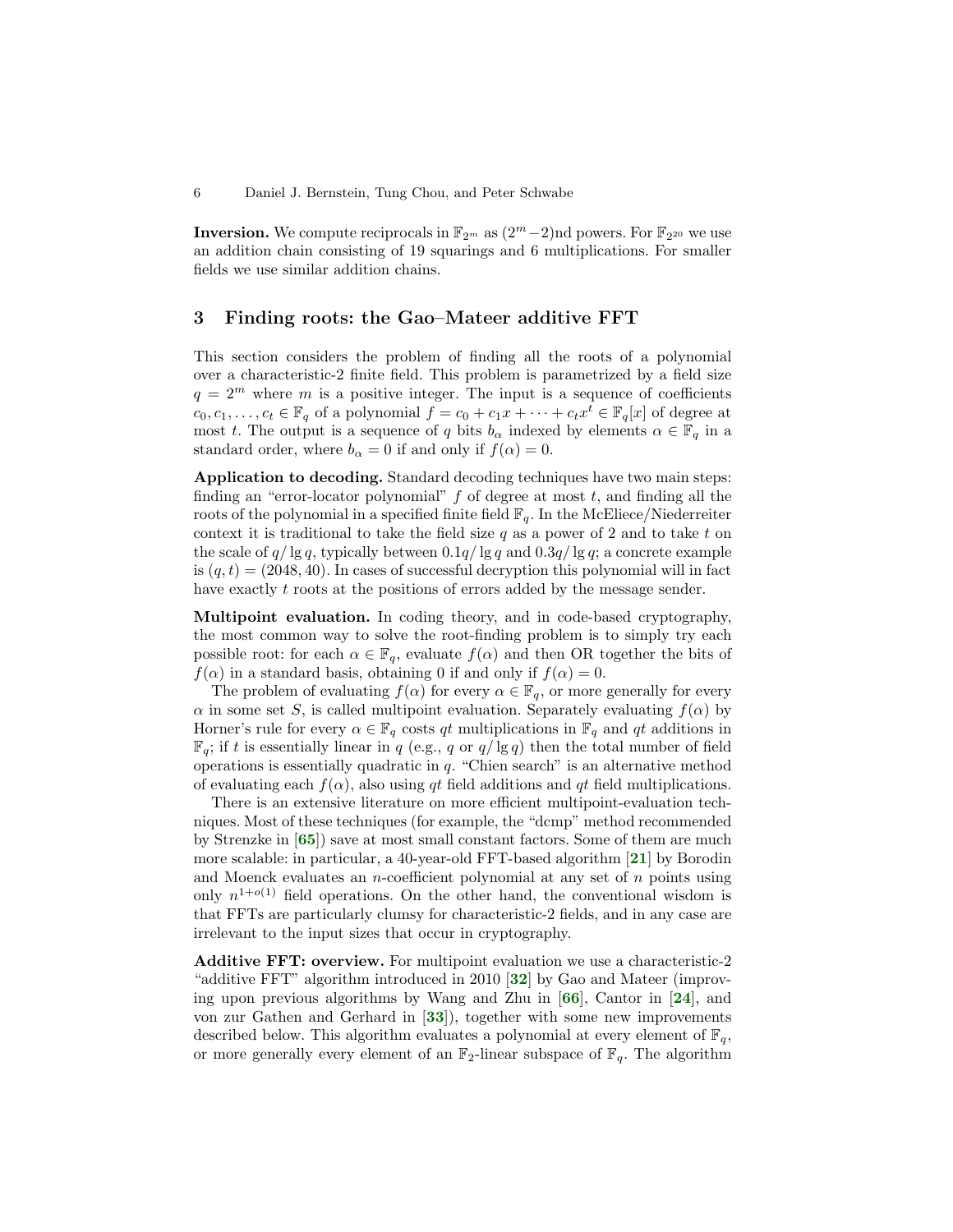uses an essentially linear number of field operations; most of those operations are additions, making the algorithm particularly well suited for bitslicing.

The basic idea of the algorithm is to write f in the form  $f_0(x^2-x)+xf_1(x^2-x)$ for two half-degree polynomials  $f_0, f_1 \in \mathbb{F}_q[x]$ ; this is handled efficiently by the "radix conversion" described below. This form of  $f$  shows a large overlap between evaluating  $f(\alpha)$  and evaluating  $f(\alpha+1)$ . Specifically,  $(\alpha+1)^2 - (\alpha+1) = \alpha^2 - \alpha$ , so

$$
f(\alpha) = f_0(\alpha^2 - \alpha) + \alpha f_1(\alpha^2 - \alpha),
$$
  

$$
f(\alpha + 1) = f_0(\alpha^2 - \alpha) + (\alpha + 1)f_1(\alpha^2 - \alpha).
$$

Evaluating both  $f_0$  and  $f_1$  at  $\alpha^2 - \alpha$  produces both  $f(\alpha)$  and  $f(\alpha + 1)$  with just a few more field operations: multiply the  $f_1$  value by  $\alpha$ , add the  $f_0$  value to obtain  $f(\alpha)$ , and add the  $f_1$  value to obtain  $f(\alpha + 1)$ .

The additive FFT applies this idea recursively. For example, if  $\beta^2 - \beta = 1$ then evaluating f at  $\alpha, \alpha + 1, \alpha + \beta, \alpha + \beta + 1$  reduces to evaluating  $f_0$  and  $f_1$ at  $\alpha^2 - \alpha$  and  $\alpha^2 - \alpha + 1$ , which in turn reduces to evaluating four polynomials at  $\alpha^4 - \alpha$ . One can handle any subspace by "twisting", as discussed below.

For comparison, a standard multiplicative FFT writes f in the form  $f_0(x^2)$  +  $xf_1(x^2)$  (a simple matter of copying alternate coefficients of f), reducing the computation of both  $f(\alpha)$  and  $f(-\alpha)$  to the computation of  $f_0(\alpha^2)$  and  $f_1(\alpha^2)$ . The problem in characteristic 2 is that  $\alpha$  and  $-\alpha$  are the same. The standard workaround is a radix-3 FFT, writing f in the form  $f_0(x^3) + xf_1(x^3) + x^2f_2(x^3)$ , but this is considerably less efficient.

We comment that the additive FFT, like the multiplicative FFT, is suitable for small hardware: it can easily be written as a highly structured iterative algorithm rather than a recursive algorithm, and at a small cost in arithmetic it can be written to use very few constants.

Additive FFT: detail. Consider the problem of evaluating a  $2^m$ -coefficient polynomial f at all subset sums ( $\mathbb{F}_2$ -linear combinations) of  $\beta_1, \ldots, \beta_m \in \mathbb{F}_q$ : i.e., computing  $f(0)$ ,  $f(\beta_1)$ ,  $f(\beta_2)$ ,  $f(\beta_1 + \beta_2)$ , etc. Gao and Mateer handle this problem as follows.

If  $m = 0$  then the output is simply  $f(0)$ . Assume from now on that  $m \geq 1$ .

If  $\beta_m = 0$  then the output is simply two copies of the output for  $\beta_1, \ldots, \beta_{m-1}$ . (The algorithm stated in [[32](#page-21-2)] is slightly less general: it assumes that  $\beta_1, \ldots, \beta_m$ are linearly independent, excluding this case.) Assume from now on that  $\beta_m \neq 0$ .

Assume without loss of generality that  $\beta_m = 1$ . To handle the general case, compute  $g(x) = f(\beta_m x)$ , and observe that the output for  $f, \beta_1, \beta_2, \ldots, \beta_m$  is the same as the output for  $g, \beta_1/\beta_m, \beta_2/\beta_m, \ldots, 1$ . (This is the "twisting" mentioned above. Obviously the case  $\beta_m = 1$  is most efficient; the extent to which this case can be achieved depends on how many powers of 2 divide  $\lg q$ .)

Apply the radix conversion described below to find two  $2^{m-1}$ -coefficient polynomials  $f_0, f_1 \in \mathbb{F}_q[x]$  such that  $f = f_0(x^2 - x) + xf_1(x^2 - x)$ . Recursively evaluate  $f_0$  at all subset sums of  $\delta_1, \ldots, \delta_{m-1}$ , where  $\delta_i = \beta_i^2 - \beta_i$ . Also recursively evaluate  $f_1$  at all subset sums of  $\delta_1, \ldots, \delta_{m-1}$ .

Observe that each subset sum  $\alpha = \sum_{i \in S} \beta_i$  with  $S \subseteq \{1, 2, ..., m-1\}$  has  $\alpha^2 - \alpha = \gamma$  where  $\gamma = \sum_{i \in S} \delta_i$ . Compute  $\tilde{f}(\alpha)$  as  $f_0(\gamma) + \alpha f_1(\gamma)$ , and compute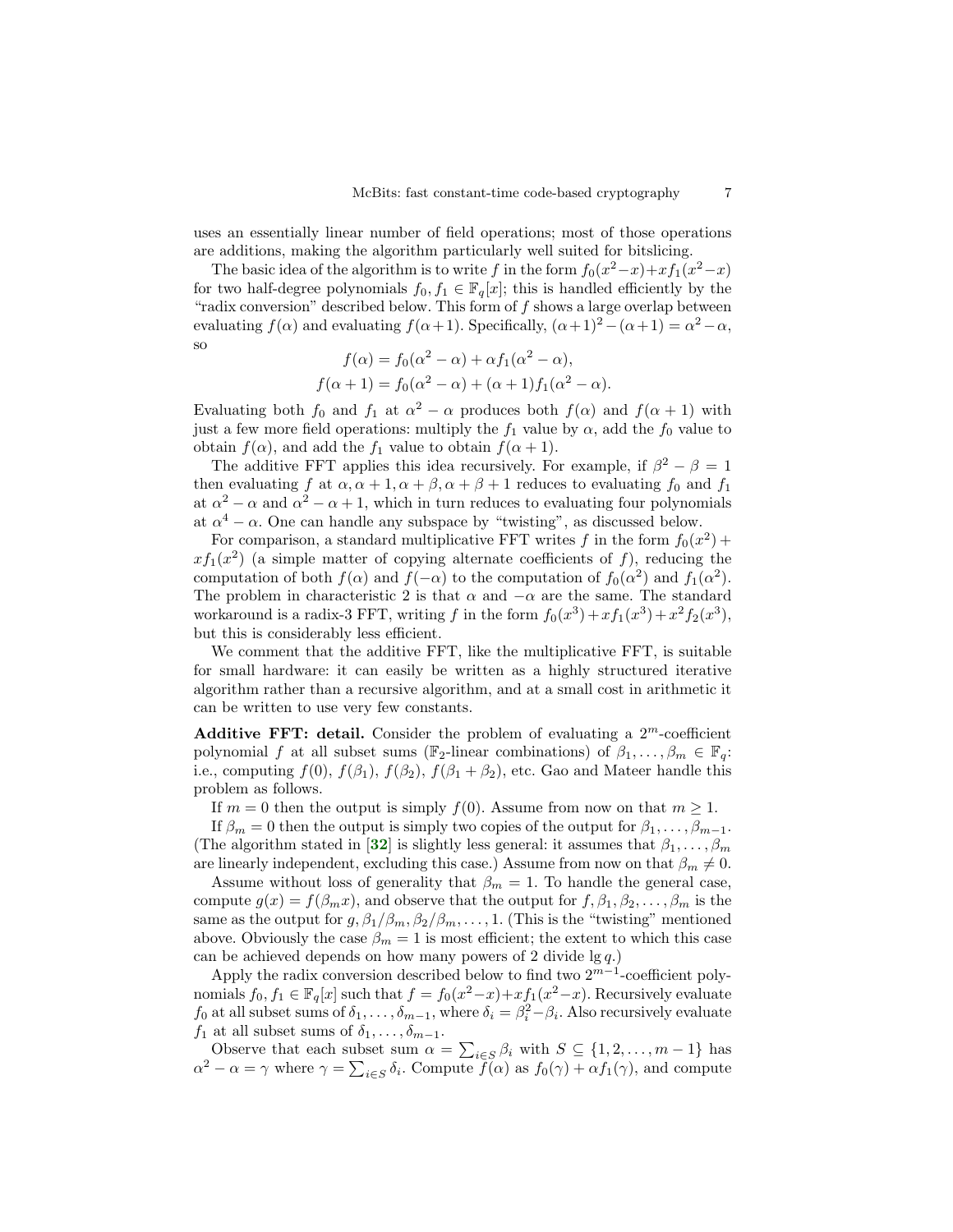$f(\alpha + 1)$  as  $f(\alpha) + f_1(\gamma)$ . Note that these evaluation points  $\alpha$  and  $\alpha + 1$  cover all subset sums of  $\beta_1, \beta_2, \dots, \beta_m$ , since  $\beta_m = 1$ .

The radix-conversion subroutine. Here is how to write a  $2^m$ -coefficient polynomial  $f = c_0 + c_1 x + \cdots + c_{2^m-1} x^{2^m-1}$  in the form  $f_0(x^2 - x) + x f_1(x^2 - x)$ , where  $f_0$  and  $f_1$  are  $2^{m-1}$ -coefficient polynomials.

If  $m = 1$ , simply take  $f_0 = c_0$  and  $f_1 = c_1$ . Assume from now on that  $m \geq 2$ . Abbreviate  $2^{m-2}$  as n; then  $f = c_0 + c_1 x + \cdots + c_{4n-1} x^{4n-1}$ . Divide f by the power  $(x^2 - x)^n = x^{2n} - x^n$ , obtaining a quotient Q and a remainder R: explicitly,

$$
Q = (c_{2n} + c_{3n}) + \dots + (c_{3n-1} + c_{4n-1})x^{n-1} + c_{3n}x^{n} + \dots + c_{4n-1}x^{2n-1},
$$
  
\n
$$
R = (c_0) + \dots + (c_{n-1})x^{n-1} + (c_n + c_{2n} + c_{3n})x^{n} + \dots + (c_{2n-1} + c_{3n-1} + c_{4n-1})x^{2n-1}.
$$

This takes  $2n = 2^{m-1}$  additions; note that  $c_{2n} + c_{3n}$  etc. from Q are reused in R.

Recursively write Q in the form  $Q_0(x^2 - x) + xQ_1(x^2 - x)$ , and recursively write R in the form  $R_0(x^2 - x) + xR_1(x^2 - x)$ . Finally compute  $f_0 = R_0 + x^n Q_0$ and  $f_1 = R_1 + x^n Q_1$ .

This procedure is a special case of a general radix-conversion method credited to Schönhage in  $[41, \text{ page } 638]$  $[41, \text{ page } 638]$  $[41, \text{ page } 638]$ . The standard method to convert an integer or polynomial to radix  $r$  is to divide it by  $r$ , output the remainder, and recursively handle the quotient. Schönhage's method is to divide by a power of  $r$  and handle both the quotient and remainder recursively. The division is particularly efficient when the power of r is sparse, as in the case of  $(x^2 - x)^n = x^{2n} - x^n$ .

Improvement: 1-coefficient polynomials. Gao and Mateer show that for  $q = 2^m$  this additive-FFT algorithm uses  $2q \lg q - 2q + 1$  multiplications in  $\mathbb{F}_q$ and  $(1/4)q(\lg q)^2 + (3/4)q \lg q - (1/2)q$  additions in  $\mathbb{F}_q$ . The  $\beta_m = 1$  optimization removes many multiplications when it is applicable.

We do better by generalizing from one parameter to two, separating the maximum polynomial degree t from the number  $2<sup>m</sup>$  of evaluation points. Our main interest is not in the case  $t + 1 = 2^m$ , but in the case that t is smaller than  $2^m$ by a logarithmic factor.

The adjustments to the algorithm are straightforward. We begin with a polynomial having  $t + 1$  coefficients. If  $t = 0$  then the output is simply  $2^m$  copies of  $f(0)$ , which we return immediately without any additions or multiplications. If  $t \geq 1$  then we continue as in the algorithm above;  $f_0$  has  $\lfloor (t + 1)/2 \rfloor$  coefficients, and  $f_1$  has  $|(t + 1)/2|$  coefficients. Note that  $t + 1$  and  $2<sup>m</sup>$  each drop by a factor of approximately 2 in the recursive calls.

It is of course possible to zero-pad a  $(t + 1)$ -coefficient polynomial to a  $2^m$ coefficient polynomial and apply the original algorithm, but this wastes considerable time manipulating coefficients that are guaranteed to be 0.

Improvement: 2-coefficient and 3-coefficient polynomials. We further accelerate the case that t is considerably smaller than  $2<sup>m</sup>$ , replacing many multiplications with additions as follows.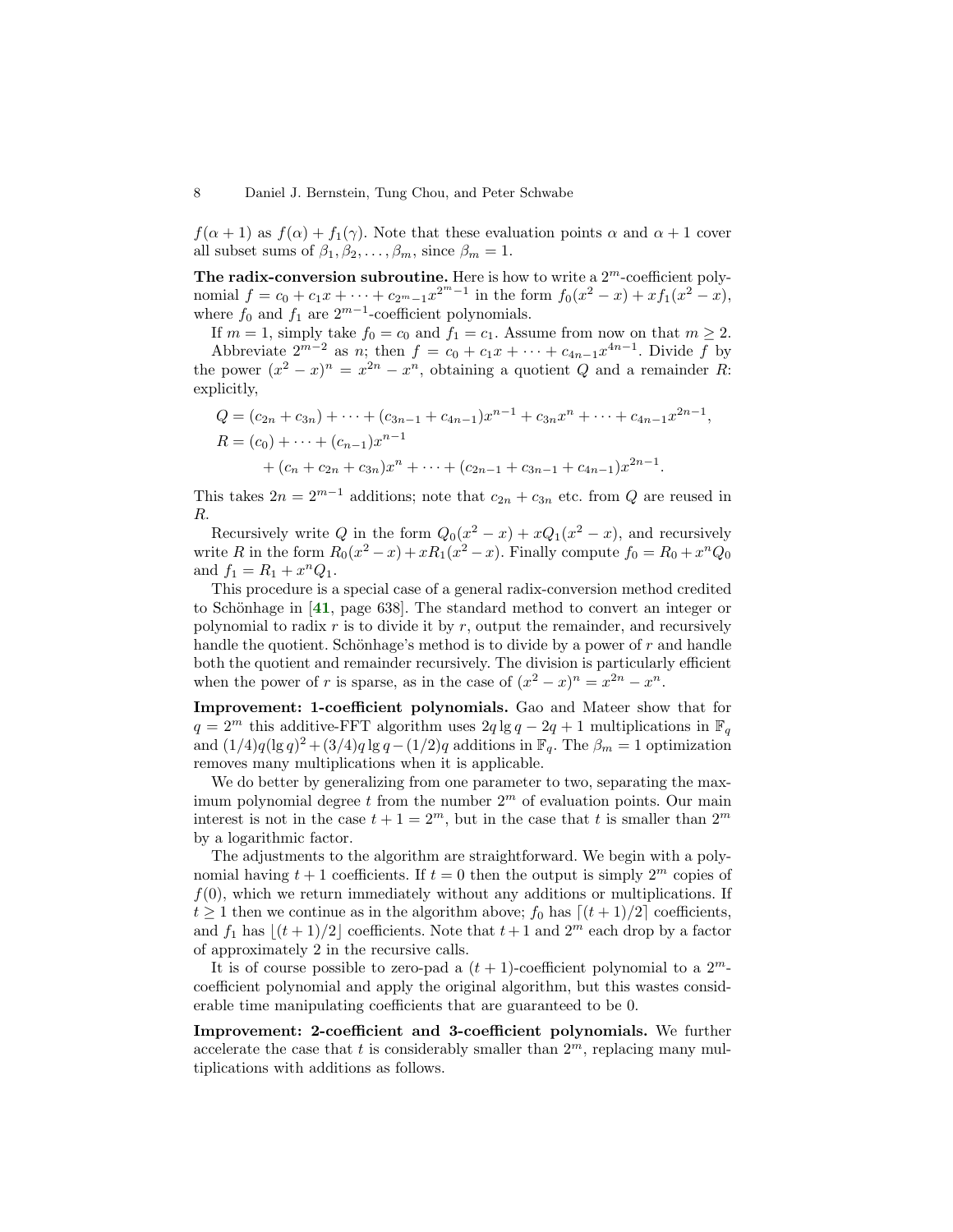Recall that the last step of the algorithm involves  $2^{m-1}$  multiplications of the form  $\alpha f_1(\gamma)$ . Here  $\alpha$  runs through all subset sums of  $\beta_1, \beta_2, \ldots, \beta_{m-1}$ , and  $\gamma =$  $\alpha^2 - \alpha$ . The multiplication for  $\alpha = 0$  can be skipped but all other multiplications seem nontrivial.

Now consider the case that  $t \in \{1, 2\}$ . Then  $f_1$  has just 1 coefficient, so the recursive evaluation of  $f_1$  produces  $2^{m-1}$  copies of  $f_1(0)$ , as discussed above. The products  $\alpha f_1(\gamma) = \alpha f_1(0)$  are then nothing more than subset sums of  $\beta_1 f_1(0), \beta_2 f_1(0), \ldots, \beta_{m-1} f_1(0)$ . Instead of  $2^{m-1} - 1$  multiplications we use just  $m-1$  multiplications and  $2^{m-1}-m$  additions.

Results. Table [3.1](#page-3-0) displays the speed of the additive FFT, including these improvements, for an illustrative sample of field sizes  $q = 2^m$  and degrees t taken from our applications to decoding.

Other algorithms. We briefly mention a few alternative root-finding algorithms.

In the standard McEliece/Niederreiter context,  $f$  is known in advance to have t distinct roots (for valid ciphertexts). However, in the signing context of Section [7](#page-17-0) and the "combinatorial list decoding" application mentioned in Section [6,](#page-14-0) one frequently faces, and wants to discard, polynomials f that do not have t distinct roots. One can usually save time by checking whether  $x^q - x$  mod  $f = 0$  before applying a root-finding algorithm. There are other applications where one wants all the roots of a polynomial  $f$  that has no reason to have as many as deg  $f$  distinct roots; for such applications it is usually helpful to replace f with gcd  $\{f, x^q - x\}.$ 

There are other root-finding techniques (and polynomial-factorization techniques) that scale well to very large finite fields  $\mathbb{F}_q$  when t remains small, such as Berlekamp's trace algorithm  $[6]$  $[6]$  $[6]$ . If t is as large as q then all of these techniques are obviously slower than multipoint evaluation with the additive FFT, but our experiments indicate that the  $t$  cutoff is above the range used in code-based signatures (see Section [7\)](#page-17-0) and possibly within the range used in code-based encryption. Our main reason for not using these methods is that they involve many data-dependent conditional branches; as far as we can tell, all of these methods become much slower when the branches are eliminated.

There is a generalization of the additive FFT that replaces  $x^2 - x$  with  $x^t - x$ if  $q$  is a power of  $t$ . Gao and Mateer state this generalization only in the extreme case that  $\lg q$  and  $\lg t$  are powers of 2; we are exploring the question of whether the generalization produces speedups for other cases.

## <span id="page-8-0"></span>4 Syndrome computation: transposing the additive FFT

Consider the problem of computing the vector  $(\sum_{\alpha} r_{\alpha}, \sum_{\alpha} r_{\alpha} \alpha, \dots, \sum_{\alpha} r_{\alpha} \alpha^d)$ , given a sequence of q elements  $r_{\alpha} \in \mathbb{F}_q$  indexed by elements  $\alpha \in \mathbb{F}_q$ , where  $q =$  $2^m$ . This vector is called a "syndrome". One can compute  $\sum_{\alpha} r_{\alpha} \alpha^i$  separately for each i with approximately  $2dq$  field operations. We do better in this section by merging these computations across all the values of i.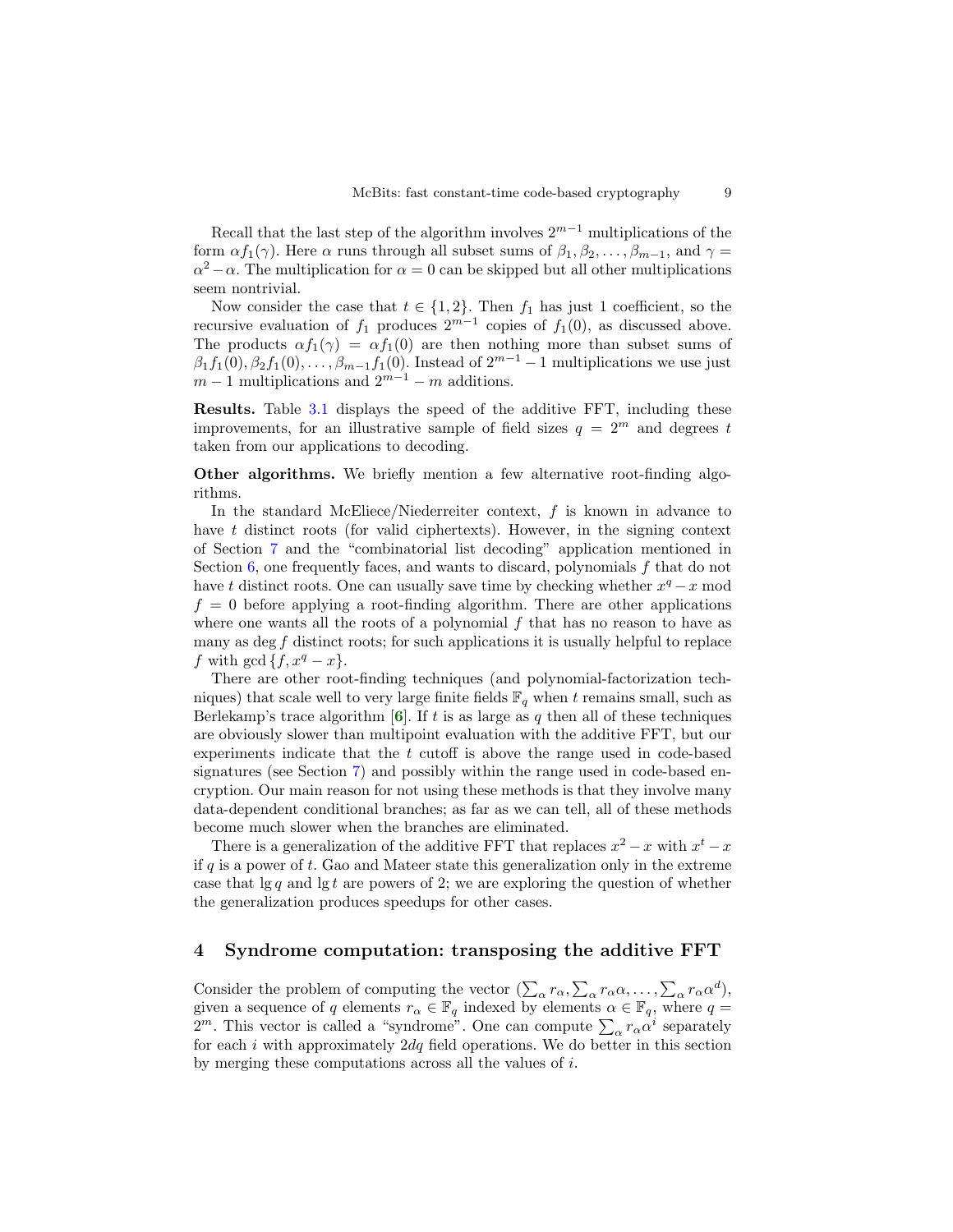| $m = 111$ |                                                                                                               | $t$ 27 32 35 40 53 63 69 79                            |  |  |  |  |
|-----------|---------------------------------------------------------------------------------------------------------------|--------------------------------------------------------|--|--|--|--|
|           | adds 5.41 5.60 5.75 5.99 6.47 6.69 6.84 7.11                                                                  |                                                        |  |  |  |  |
|           | mults 1.85 2.12 2.13 2.16 2.40 2.73 2.77 2.82                                                                 |                                                        |  |  |  |  |
| $m=12$    |                                                                                                               | $t$ 21 41 45 56 67 81 89 111 133                       |  |  |  |  |
|           | $\mathrm{adds} \vert \, 5.07 \;\; 6.01 \;\; 6.20 \;\; 6.46 \;\; 6.69 \;\; 7.04 \;\; 7.25 \;\; 7.59 \;\; 7.86$ |                                                        |  |  |  |  |
|           | mults 1.55 2.09 2.10 2.40 2.64 2.68 2.70 2.99 3.28                                                            |                                                        |  |  |  |  |
| $m = 13$  |                                                                                                               | $t$ 18 29 35 57 95 115 119 189 229 237                 |  |  |  |  |
|           |                                                                                                               | adds 4.78 5.45 5.70 6.44 7.33 7.52 7.56 8.45 8.71 8.77 |  |  |  |  |
|           | mults 1.52 1.91 2.04 2.38 2.62 2.94 3.01 3.24 3.57 3.64                                                       |                                                        |  |  |  |  |

Table 3.1. Number of field operations/point in the additive FFT for various field sizes  $q = 2<sup>m</sup>$  and various parameters t. The total number of field additions is q times "adds"; the total number of field multiplications is  $q$  times "mults". For comparison, Horner's rule uses qt additions and qt multiplications; i.e., for Horner's rule, "adds" and "mults" are both  $t$ . Chien search also uses  $qt$  additions and  $qt$  multiplications.

Application to decoding. The standard Berlekamp decoding algorithm computes the syndrome shown above, and then solves a "key equation" to compute the error-locator polynomial mentioned in Section [3.](#page-5-0) When Berlekamp's algorithm is applied to decoding Goppa codes using a degree-t polynomial  $g$  as described in Section [6,](#page-14-0) the inputs  $r_{\alpha}$  are a received word divided by  $g(\alpha)^2$ , and d is 2t−1. Many other decoding algorithms begin with the same type of syndrome computation, often with d only half as large.

Note that there are only  $n \leq q$  bits in the received word. The  $(d+1)m = 2tm$ syndrome bits are  $\mathbb{F}_2$ -linear functions of these *n* input bits. Standard practice in the literature is to precompute the corresponding  $2tm \times n$  matrix (or a  $tm \times n$ matrix for Patterson's algorithm), and to multiply this matrix by the  $n$  input bits to obtain the syndrome. These 2tmn bits are by far the largest part of the McEliece/Niederreiter secret key. Our approach eliminates this precomputed matrix, and also reduces the number of bit operations once  $t$  is reasonably large.

Syndrome computation as the transpose of multipoint evaluation. Notice that the syndrome  $(c_0, c_1, \ldots, c_d)$  is an  $\mathbb{F}_q$ -linear function of the inputs  $r_\alpha$ . The syndrome-computation matrix is a "transposed Vandermonde matrix": the coefficient of  $r_{\alpha}$  in  $c_i$  is  $\alpha^i$ .

For comparison, consider the multipoint-evaluation problem stated in the previous section, producing  $f(\alpha)$  for every  $\alpha \in \mathbb{F}_q$  given a polynomial  $f =$  $c_0 + c_1x + \cdots + c_dx^d$ . The multipoint-evaluation matrix is a "Vandermonde matrix": the coefficient of  $c_i$  in  $f(\alpha)$  is  $\alpha^i$ .

To summarize, the syndrome-computation matrix is exactly the transpose of the multipoint-evaluation matrix. We show below how to exploit this fact to obtain a fast algorithm for syndrome computation.

**Transposing linear algorithms.** A *linear algorithm* expresses a linear computation as a labeled acyclic directed graph. Each edge in the graph is labeled by a constant (by default 1 if no label is shown), multiplies its incoming vertex by that constant, and adds the product into its outgoing vertex; some vertices with-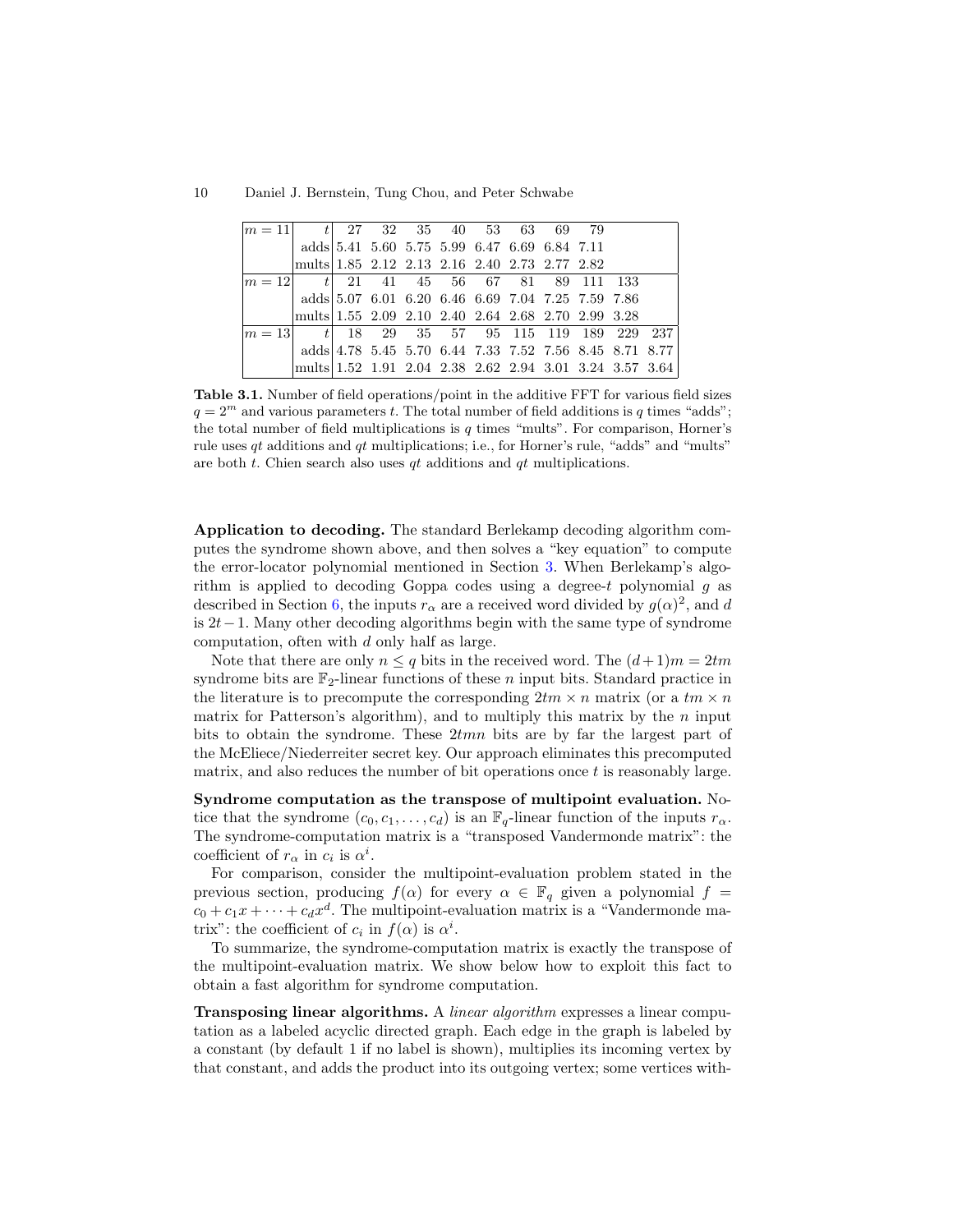

<span id="page-10-0"></span>Fig. 4.1. An R-linear algorithm to compute  $a, b \mapsto a + 4b$ ,  $10a + 41b$  using constants 4, 10, and an  $\mathbb{F}_{2^m}$ -linear algorithm to compute  $a_0, a_1 \mapsto a_0b_0, a_0b_1 + a_1b_0, a_1b_1$  using constants  $b_0$ ,  $b_0 + b_1$ ,  $b_1$ .



<span id="page-10-1"></span>Fig. 4.2. Transposing the algorithms in Figure [4.1.](#page-10-0)

out incoming edges are labeled as inputs, and some vertices without outgoing edges are labeled as outputs. Figure [4.1](#page-10-0) displays two examples: a computation of  $a + 4b$ ,  $10a + 41b$  given a, b, using constants 4 and 10; and a computation of  $a_0b_0, a_0b_1 + a_1b_0, a_1b_1$  given  $a_0, a_1$ , using constants  $b_0, b_0 + b_1, b_1$ .

The *transposition principle* states that if a linear algorithm computes a matrix  $M$  (i.e.,  $M$  is the matrix of coefficients of the inputs in the outputs) then reversing the edges of the linear algorithm, and exchanging inputs with outputs, computes the transpose of M. This principle was introduced by Bordewijk in [[20](#page-20-9)], and independently by Lupanov in [[45](#page-21-5)] for the special case of Boolean matrices. This reversal preserves the number of multiplications (and the constants used in those multiplications), and preserves the number of additions plus the number of nontrivial outputs, as shown by Fiduccia in [[29](#page-21-6), Theorems 4 and 5] after preliminary work in [[28](#page-21-7)].

For example, Figure [4.2](#page-10-1) displays the reversals of the linear algorithms in Figure [4.1.](#page-10-0) The first reversal computes  $c + 10d$ ,  $4c + 41d$  given c, d. The second reversal computes  $b_0c_0 + b_1c_1$ ,  $b_0c_1 + b_1c_2$  given  $c_0$ ,  $c_1$ ,  $c_2$ .

Transposing the additive FFT. In particular, since syndrome computation is the transpose of multipoint evaluation, reversing a fast linear algorithm for multipoint evaluation produces a fast linear algorithm for syndrome computation.

We started with our software for the additive FFT, including the improvements discussed in Section [3.](#page-5-0) This software is expressed as a sequence of additions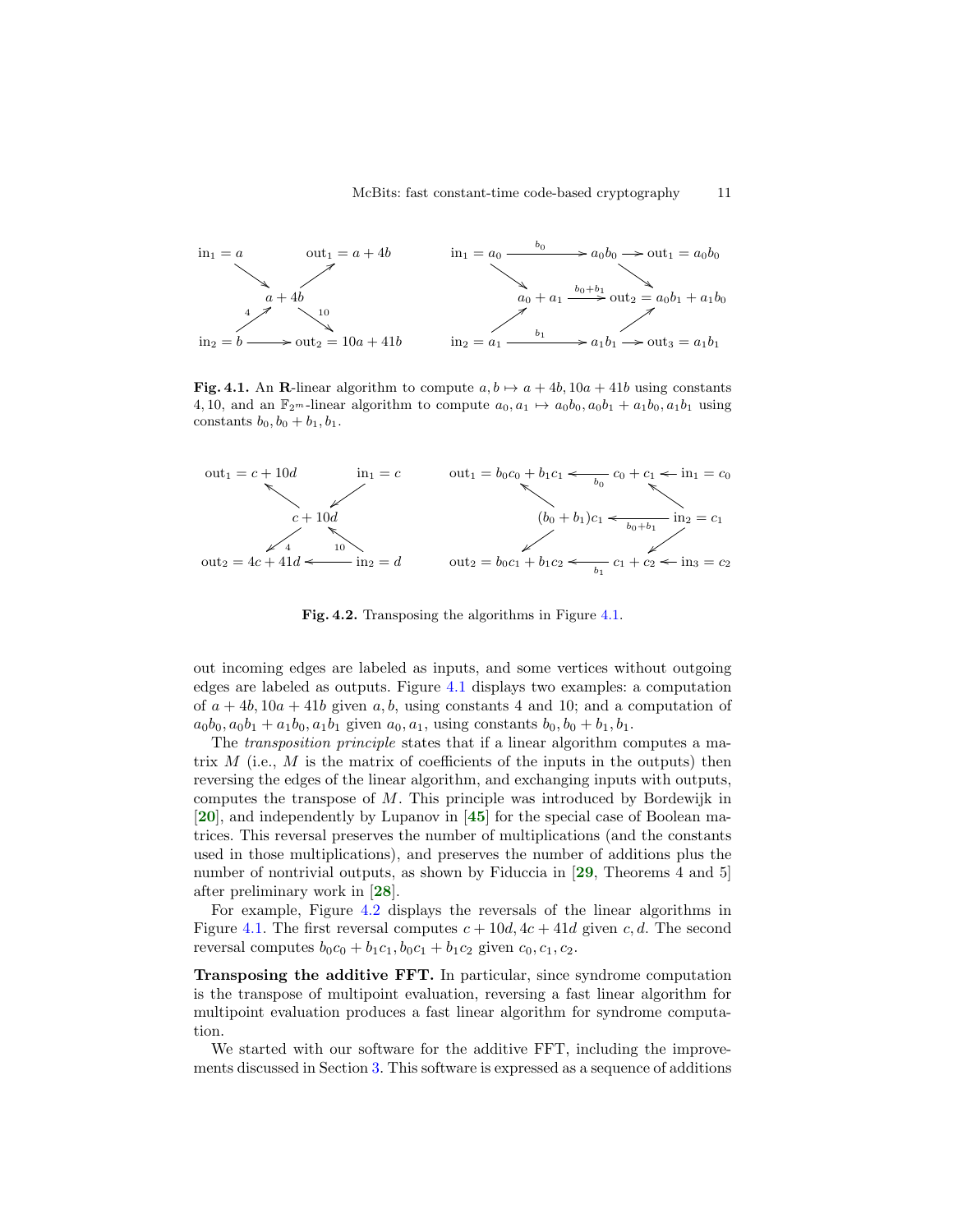in  $\mathbb{F}_q$  and multiplications by various constants in  $\mathbb{F}_q$ . We compiled this sequence into a directed acyclic graph, automatically renaming variables to avoid cycles. We then reversed the edges in the graph and converted the resulting graph back into software expressed as a sequence of operations in  $\mathbb{F}_q$ , specifically C code with vector intrinsics.

This procedure produced exactly the desired number of operations in  $\mathbb{F}_q$  but was unsatisfactory for two reasons. First, there were a huge number of nodes in the graph, producing a huge number of variables in the final software. Second, this procedure eliminated all of the loops and functions in the original software, producing a huge number of lines of code in the final software. Consequently the C compiler,  $\gcd$ , became very slow as m increased and ran out of memory around  $m = 13$  or  $m = 14$ , depending on the machine we used for compilation.

We then tried the qhasm register allocator  $[8]$  $[8]$  $[8]$ , which was able to produce working code for larger values of m using the expected number of variables (essentially q), eliminating the first problem. We then wrote our own faster straight-line register allocator. We reduced code size by designing a compact format for the sequence of  $\mathbb{F}_q$  operations and interpreting the sequence at run time. There was, however, still some performance overhead for this interpreter.

We considered more advanced compilation techniques to reduce code size: the language introduced in  $\mathbf{26}$  $\mathbf{26}$  $\mathbf{26}$ , for example, and automatic compression techniques to recognize repeated subgraphs of the reversed graph. In the end we eliminated the compiler, analyzed the interaction of transposition with the structure of the additive FFT, and designed a compact transposed additive FFT algorithm.

The original additive FFT algorithm A has steps of the form  $B, A_1, A_2, C$ , where  $A_1$  and  $A_2$  are recursive calls. The transpose  $A^{\dagger}$  has steps  $C^{\dagger}$ ,  $A_2^{\dagger}$ ,  $A_1^{\dagger}$ ,  $B^{\dagger}$ , preserving the recursions. The main loop in the additive FFT takes a pair of variables  $v, w$  (containing  $f_0(\alpha^2 - \alpha)$  and  $f_1(\alpha^2 - \alpha)$  respectively), operates in place on those variables (producing  $f(\alpha)$  and  $f(\alpha + 1)$  respectively), and then moves on to the next pair of variables; transposition preserves this loop structure and simply transposes each operation. This operation replaces v by  $v + w \cdot \alpha$  and then replaces w by  $w + v$ ; the transposed operation replaces v by  $v + w$  and then replaces w by  $w + v \cdot \alpha$ .

Improvement: transposed additive FFT on scaled bits. Recall that, in the decoding context, the inputs are not arbitrary field elements:  $r_{\alpha}$  is a received bit divided by  $g(\alpha)^2$ . We take advantage of this restriction to reduce the number of bit operations in syndrome computation.

The first step of the transposed additive FFT operates on each successive pair of inputs v, w as described above: it replaces v by  $v + w$  and then replaces w by  $w + v \cdot \alpha$ . Assume that before this v, w are computed as scaled bits  $b_v \cdot s_v, b_w \cdot$  $s_w$ , where  $b_v, b_w \in \mathbb{F}_2$  are variables and  $s_v, s_w \in \mathbb{F}_q$  are constants. Computing  $b_v \cdot s_v$  and  $b_w \cdot s_w$  takes 2m bit operations; computing  $w \cdot \alpha$  takes one field multiplication; computing  $v + w \cdot \alpha$  takes m bit operations; computing  $w + v$ takes m bit operations.

If the multiplication by  $\alpha$  takes more than 2m bit operations then we do better by computing the final v and w directly as  $b_v \cdot s_v + b_w \cdot s_w$  and  $b_v \cdot s_v \cdot \alpha$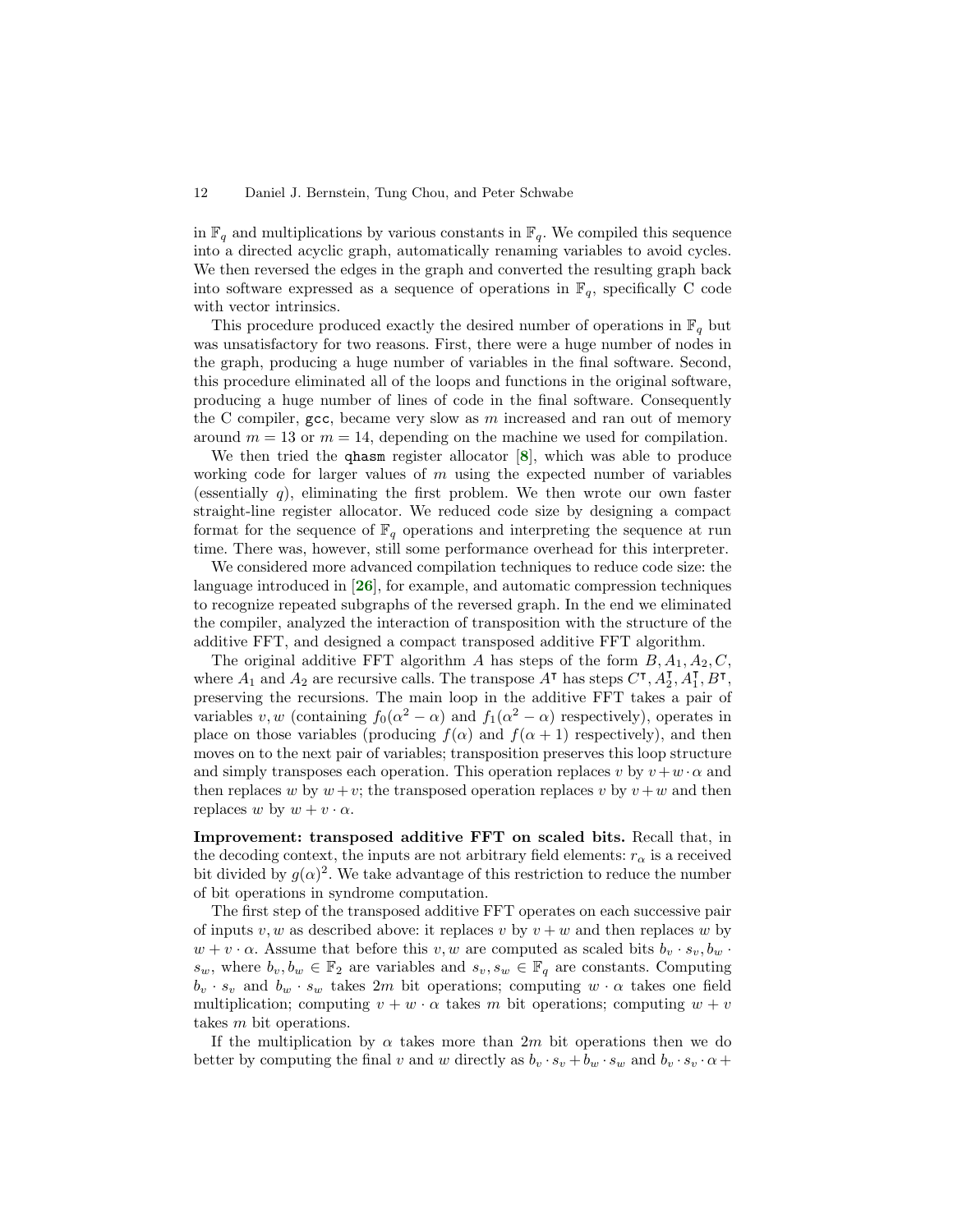$b_w \cdot s_w \cdot (\alpha + 1)$  respectively. This takes just 6m bit operations: we precompute  $s_v, s_w, s_v \cdot \alpha, s_w \cdot (\alpha + 1).$ 

The same idea can be used for more levels of recursion, although the number of required constants grows rapidly. Using this idea for all levels of recursion is tantamount to the standard approach mentioned earlier, namely precomputing a  $2tm \times n$  matrix.

## <span id="page-12-0"></span>5 Secret permutations without secret array indices: odd-even sorting

Section [3](#page-5-0) presented an algorithm that, given a polynomial f, outputs bits  $b_{\alpha}$ for all  $\alpha \in \mathbb{F}_q$  in a standard order (for example, lexicographic order using a standard basis), where  $b_{\alpha} = 0$  if and only if  $f(\alpha) = 0$ . However, in the McEliece/Niederreiter context, one actually has the elements  $(\alpha_1, \alpha_2, \ldots, \alpha_q)$ of  $\mathbb{F}_q$  in a secret order (or, more generally,  $(\alpha_1, \ldots, \alpha_n)$  for some  $n \leq q$ ), and one needs to know for each i whether  $f(\alpha_i) = 0$ , i.e., whether  $b_{\alpha_i} = 0$ . These problems are not exactly the same: one must apply a secret permutation to the q bits output by Section [3.](#page-5-0) Similar comments apply to Section [4:](#page-8-0) one must apply the inverse of the same secret permutation to the  $q$  bits input to Section [4.](#page-8-0)

This section considers the general problem of computing a permuted q-bit string  $b_{\pi(0)}, b_{\pi(1)}, \ldots, b_{\pi(q-1)}$ , given a q-bit string  $b_0, b_1, \ldots, b_{q-1}$  and a sequence of q distinct integers  $\pi(0), \pi(1), \ldots, \pi(q-1)$  in  $\{0, 1, \ldots, q-1\}$ . Mapping the set  $\{0, 1, \ldots, q-1\}$  to  $\mathbb{F}_q$  in a standard order, and viewing  $\alpha_{i+1}$  as either  $\pi(i)$  or  $\pi^{-1}(i)$ , covers the problems stated in the previous paragraph.

The obvious approach is to compute  $b_{\pi(i)}$  for  $i = 0$ , then for  $i = 1$ , etc. We require all load and store addresses to be public, so we cannot simply use the CPU's load instruction (with appropriate masking) to pick up the bit  $b_{\pi(i)}$ . Bitslicing can simulate this load instruction, essentially by imitating the structure of physical RAM hardware, but this is very slow: it means performing a computation involving every element of the array. We achieve much better bitslicing speeds by batching all of the required loads into a single large operation as described below.

Sorting networks. A "sorting network" uses a sequence of "comparators" to sort an input array S. A comparator is a data-independent pair of indices  $(i, j)$ ; it swaps  $S[i]$  with  $S[j]$  if  $S[i] > S[j]$ . This conditional swap is easily expressed as a data-independent sequence of bit operations: first some bit operations to compute the condition  $S[i] > S[j]$ , then some bit operations to overwrite  $(S[i], S[j])$ with  $(\min \{S[i], S[j]\}, \max \{S[i], S[j]\}).$ 

There are many sorting networks in the literature. We use a standard "odd-even" sorting network by Batcher [[3](#page-20-11)], which uses exactly  $(m^2 - m + 4)2^{m-2} - 1$ comparators to sort an array of  $2<sup>m</sup>$  elements. This is more efficient than other sorting networks such as Batcher's bitonic sort [[3](#page-20-11)] or Shell sort [[61](#page-22-8)]. The odd-even sorting network is known to be suboptimal when m is very large (see [[2](#page-19-0)]), but we are not aware of noticeably smaller sorting networks for the range of  $m$ used in code-based cryptography.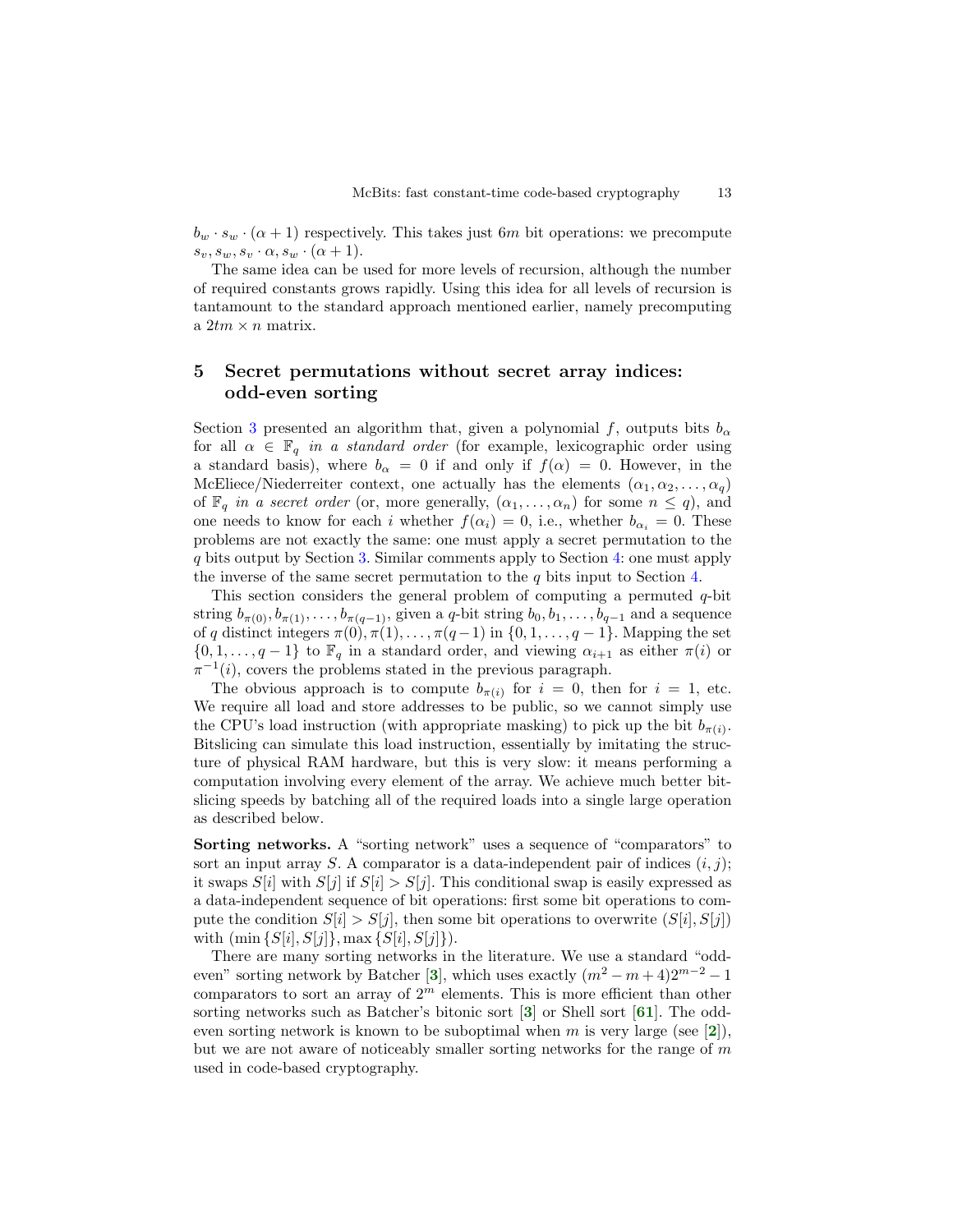**Precomputed comparisons.** We treat this section's  $b_{\pi(i)}$  computation as a sorting problem: specifically, we use a sorting network to sort the key-value pairs  $(\pi^{-1}(0), b_0), (\pi^{-1}(1), b_1), \ldots$  according to the keys. Note that computing  $(\pi^{-1}(0), \pi^{-1}(1), \ldots)$  from  $(\pi(0), \pi(1), \ldots)$  can be viewed as another sorting problem, namely sorting the key-value pairs  $(\pi(0), 0), (\pi(1), 1), \ldots$  according to the keys.

We do better by distinguishing between the b-dependent part of this computation and the b-independent part of this computation: we precompute everything  $b$ -independent before  $b$  is known. In the context of code-based cryptography, the permutations  $\pi$  and  $\pi^{-1}$  are known at key-generation time and are the same for every use of the secret key. The only computations that need to be carried out for each decryption are computations that depend on b.

Specifically, all of the comparator conditions  $S[i] > S[i]$  depend only on  $\pi$ , not on b; the conditional swaps of  $\pi$  values also depend only on  $\pi$ , not on b. We record the  $(m^2 - m + 4)2^{m-2} - 1$  comparator conditions obtained by sorting  $\pi$ , and then apply those conditional swaps to the  $b$  array once  $b$  is known. Conditionally swapping  $b[i]$  with  $b[j]$  according to a bit c uses only 4 bit operations  $(y \leftarrow b[i] \oplus$  $b[j]; y \leftarrow cy; b[i] \leftarrow b[i] \oplus y; b[j] \leftarrow b[j] \oplus y)$ , for a total of  $4((m^2 - m + 4)2^{m-2} - 1)$ bit operations. Note that applying the same conditional swaps in reverse order applies the inverse permutation.

Permutation networks. A "permutation network" (or "rearrangeable permutation network" or "switching network") uses a sequence of conditional swaps to apply an arbitrary permutation to an input array S. Here a conditional swap is a data-independent pair of indices  $(i, j)$  together with a permutation-dependent bit c; it swaps  $S[i]$  with  $S[j]$  if  $c = 1$ .

A sorting network, together with a permutation, produces a limited type of permutation network in which the condition bits are computed by dataindependent comparators; but there are other types of permutation networks in which the condition bits are computed in more complicated ways. In particu-lar, the Beneš permutation network [[4](#page-20-12)] uses only  $2^m(m-1/2)$  conditional swaps to permute  $2^m$  elements for  $m \geq 1$ .

The main challenge in using the Beneš permutation network is to compute the condition bits in constant time; see Section [6](#page-14-0) for further discussion of timingattack protection for key generation. We have recently completed software for this condition-bit computation but have not yet integrated it into our decoding software. We will report the details of this computation, and the resulting speeds, in an online update of this paper.

Alternative: random condition bits. In code-based cryptography we choose a permutation at random; we then compute the condition bits for a permutation network, and later (during each decryption) apply the conditional swaps. An alternative is to first choose a random sequence of condition bits for a permutation network, then compute the corresponding permutation, and later apply the conditional swaps.

This approach reduces secret-key size but raises security questions. By definition a permutation network can reach every permutation, but perhaps it is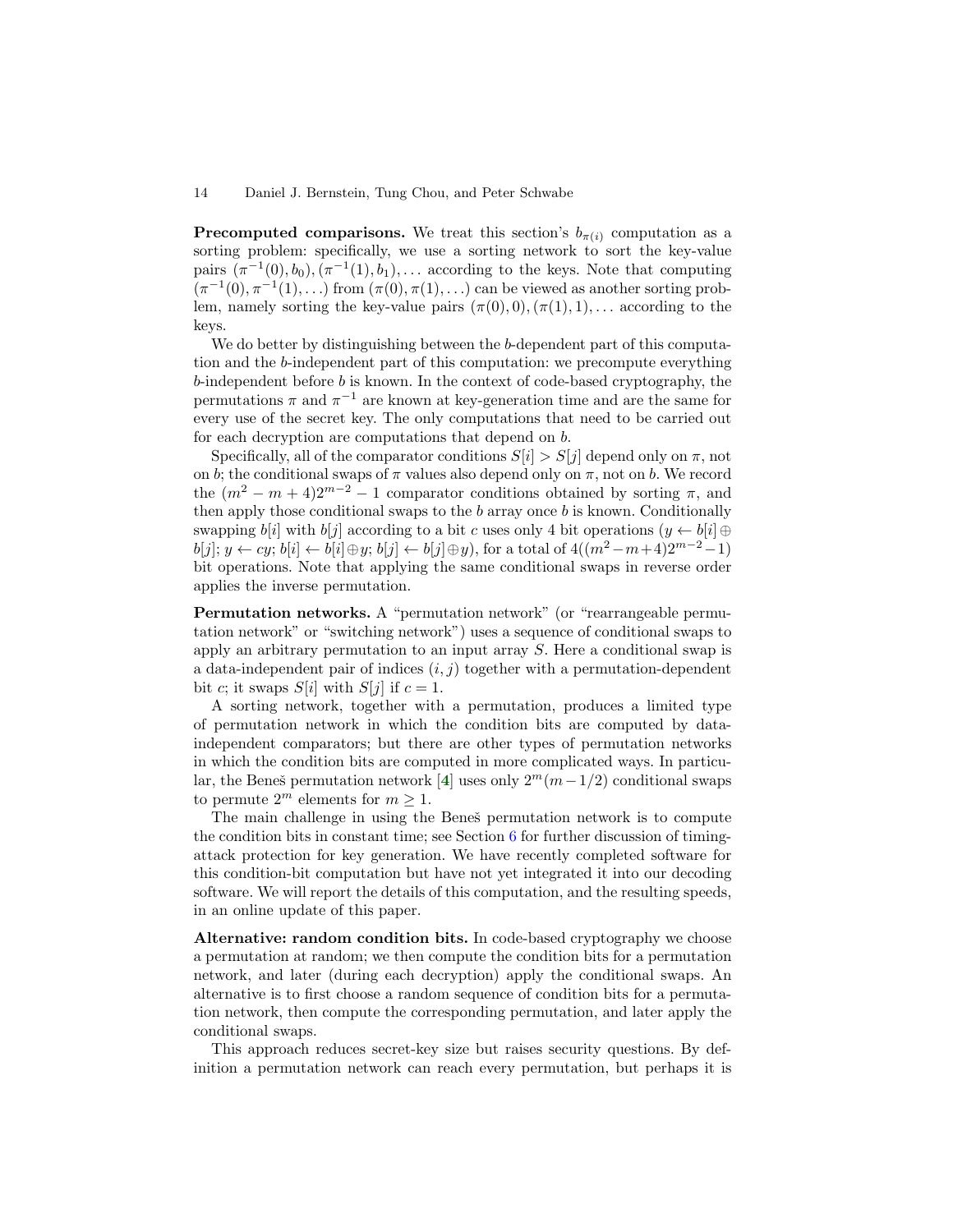much more likely to reach some permutations than others. Perhaps this hurts security. Perhaps not; perhaps a nearly uniform distribution of permutations is unnecessary; perhaps it is not even necessary to reach all permutations; perhaps a network half the size of the Benesĭ network would produce a sufficiently random permutation; but these speculations need security analysis. Our goals in this paper are more conservative, so we avoid this approach: we are trying to reduce, not increase, the number of questions for cryptanalysts.

## <span id="page-14-0"></span>6 A complete code-based cryptosystem

Code-based cryptography is often presented as encrypting fixed-length plaintexts. McEliece encryption multiplies the public key (a matrix) by a  $k$ -bit message to produce an *n*-bit codeword and adds  $t$  random errors to the codeword to produce a ciphertext. The Niederreiter variant (which has several well-known advantages, and which we use) multiplies the public key by a weight- $t$  n-bit message to produce an  $(n - k)$ -bit ciphertext. If the t-error decoding problem is difficult for the public code then both of these encryption systems are secure against passive attackers who intercept valid ciphertexts for random plaintexts.

What users want, however, is to be able to encrypt *non-random* plaintexts of variable length and to be secure against active attackers who observe the receiver's responses to *forged* ciphertexts. The literature contains several different ways to convert the McEliece encryption scheme into this more useful type of encryption scheme, with considerable attention paid to

- the ciphertext overhead (ciphertext length minus plaintext length) and
- $-$  the set of attacks that are proven to be as difficult as the t-error decoding problem (e.g., generic-hash IND-CCA2 attacks in [[42](#page-21-9)]).

However, much less attention has been paid to

- the cost in encryption time,
- the cost in decryption time, and
- security against timing attacks.

The work described in previous sections of this paper, speeding up t-error decoding and protecting it against timing attacks, can easily be ruined by a conversion that is slow or that adds its own timing leaks. We point out, for example, that straightforward implementations of any of the decryption procedures presented in  $[42]$  $[42]$  $[42]$  would abort if the " $\mathcal{D}^{\text{McEliece}}$ " step fails; the resulting timing leak allows all of the devastating attacks that  $[42]$  $[42]$  $[42]$  claims to eliminate.

This section specifies a fast code-based public-key encryption scheme that provides high security, including security against timing attacks. This section also compares the scheme to various alternatives.

**Parameters.** The system parameters are positive integers  $m, q, n, t, k$  such that  $n \leq q = 2^m$ ,  $k = n - mt$ , and  $t \geq 2$ . For example, one can take  $m = 12$ ,  $n = q = 4096$ ,  $t = 41$ , and  $k = 3604$ .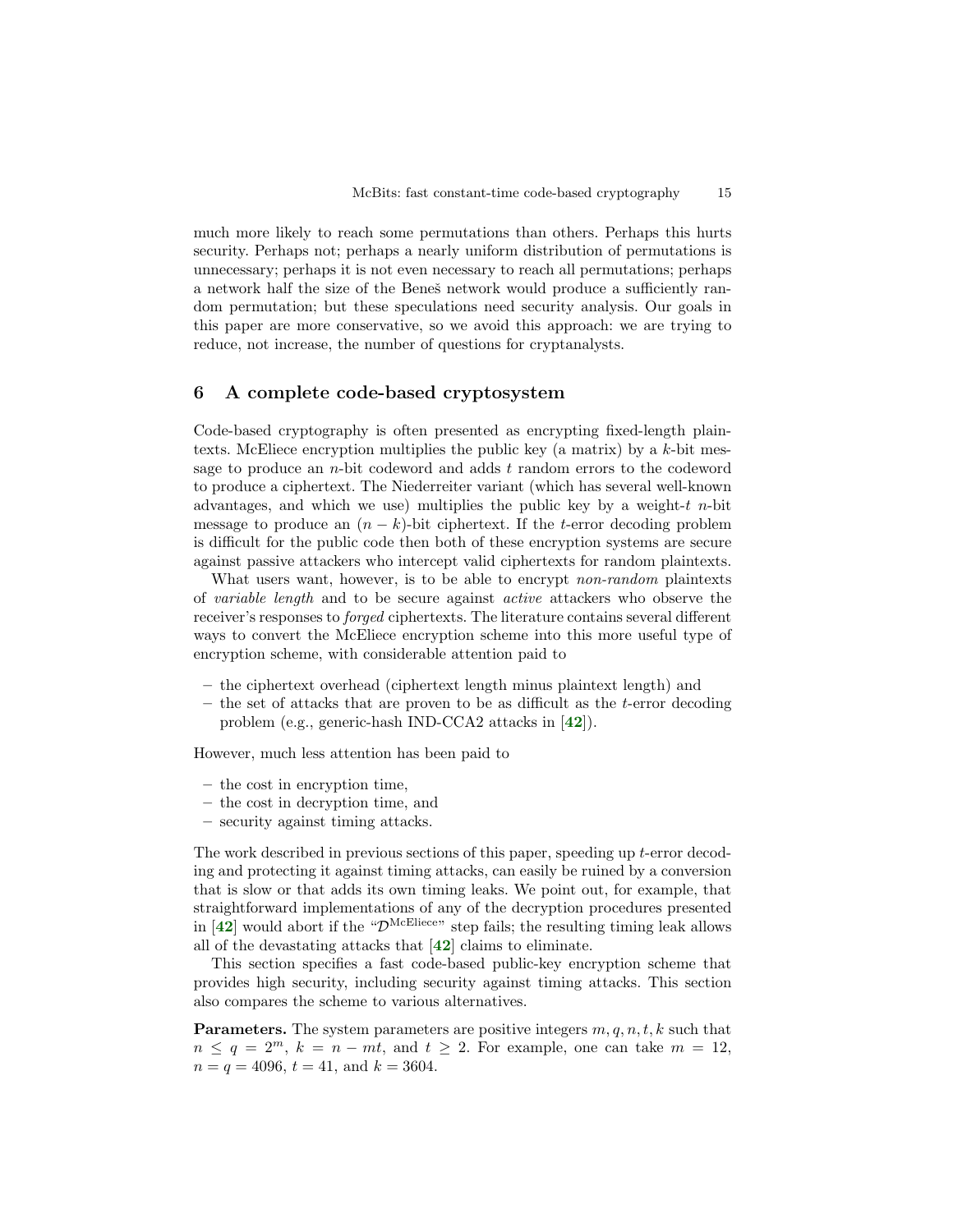Key generation. The receiver's secret key has two parts: first, a sequence  $(\alpha_1, \alpha_2, \ldots, \alpha_n)$  of distinct elements of  $\mathbb{F}_q$ ; second, a squarefree degree-t polynomial  $g \in \mathbb{F}_q[x]$  such that  $g(\alpha_1)g(\alpha_2)\cdots g(\alpha_n) \neq 0$ . These can of course be generated dynamically from a much smaller secret.

The receiver computes the  $t \times n$  matrix

$$
\begin{pmatrix}\n1/g(\alpha_1) & 1/g(\alpha_2) & \cdots & 1/g(\alpha_n) \\
\alpha_1/g(\alpha_1) & \alpha_2/g(\alpha_2) & \cdots & \alpha_n/g(\alpha_n) \\
\vdots & \vdots & \ddots & \vdots \\
\alpha_1^{t-1}/g(\alpha_1) & \alpha_2^{t-1}/g(\alpha_2) & \cdots & \alpha_n^{t-1}/g(\alpha_n)\n\end{pmatrix}
$$

over  $\mathbb{F}_q$ . The receiver then replaces each entry in this matrix by a column of m bits in a standard basis of  $\mathbb{F}_q$  over  $\mathbb{F}_2$ , obtaining an  $mt \times n$  matrix H over  $\mathbb{F}_2$ . The kernel of H, i.e., the set of  $c \in \mathbb{F}_2^n$  such that  $Hc = 0$ , is a vector space of dimension at least  $n - mt = k$ , namely the Goppa code  $\Gamma = \Gamma_2(\alpha_1, \ldots, \alpha_n, g)$ .

At this point one can compute the receiver's public key  $K$  by applying Gaussian elimination (with partial pivoting) to  $H$ . Specifically,  $K$  is the result of applying a sequence of elementary row operations to  $H$  (adding one row to another row), and is the unique result in systematic form, i.e., the unique result whose left  $tm \times tm$  submatrix is the identity matrix. One can trivially compress K to  $(n - mt)mt = k(n - k)$  bits by not transmitting the identity matrix; this compression was introduced by Niederreiter in [[49](#page-22-0)], along with the idea of using a systematic parity-check matrix for  $\Gamma$  instead of a random parity-check matrix for Γ. If Gaussian elimination fails (i.e., if the left  $tm \times tm$  submatrix of  $H$  is not invertible) then the receiver starts over, generating a new secret key; approximately 3 tries are required on average.

The standard approach to Gaussian elimination is to search for a 1 in the first column (aborting if there is no 1), then swap that row with the first row, then subtract that row from all other rows having a 1 in the first column, then continue similarly through the other columns. This approach has several timing leaks in the success cases. (It also takes variable time in the failure cases, but those cases are independent of the final secret.) We eliminate the timing leaks in the success cases as follows, with only a small constant-factor overhead. We add  $1-b$  times the second row to the first row, where b is the first entry in the first row; and then similarly (with updated  $b$ ) for the third row etc. We then add  $b$ times the first row to the second row, where b is the first entry in the second row; and then similarly for the third row etc. We then continue similarly through the other columns.

An alternate strategy is to first apply a reasonably long sequence of elementary row operations to  $H$ , using a public sequence of rows but secret random multiples. Here "reasonably long" is chosen so that the output is negligibly different from a uniform random parity-check matrix for the same code. That parity-check matrix can safely be made public, so one can feed it to any Gaussian-elimination routine to obtain  $K$ , even if the Gaussian-elimination routine leaks information about its input through timing.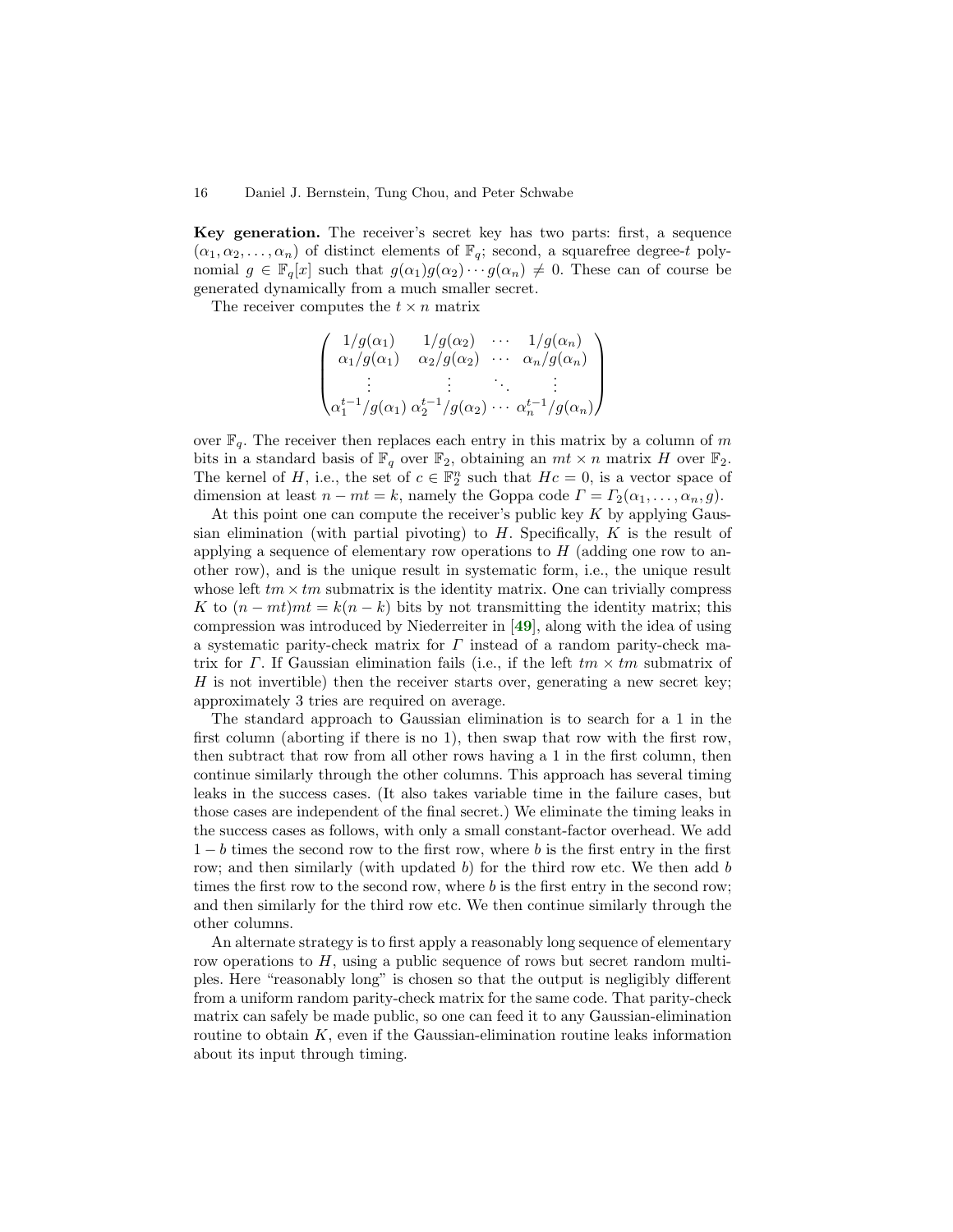One can argue that key generation provides the attacker only a single timing trace (for the secret key that ends up actually being used), and that this single trace is not enough information to pinpoint the secret key. However, this argument relies implicitly on a detailed analysis of how much information the attacker actually obtains through timing. By systematically eliminating all timing leaks we eliminate the need for such arguments and analyses.

Encryption. To encrypt a variable-length message we generate a random 256 bit key for a stream cipher and then use the cipher to encrypt the message. AES-CTR has fast constant-time implementations for some platforms but not for others, so we instead choose Salsa20 [[9](#page-20-13)] as the stream cipher. To eliminate malleability we also generate a random 256-bit key for the Poly1305 MAC [[7](#page-20-14)], which takes time dependent only on the message length, and use this MAC to authenticate the ciphertext.

To generate these two secret keys we generate a random weight- $t$  vector  $e \in \mathbb{F}_2^n$ and then hash the vector to 512 bits. For the moment we use SHA-512 as the hash function; according to [[17](#page-20-15)] it is still not yet clear exactly which Keccak variants will be specified for SHA-3. All of these hash functions take constant time for fixed n.

To transmit the vector  $e$  to the receiver we compute and send  $w = Ke \in \mathbb{F}_2^{tm}$ . The ciphertext overhead is  $tm$  bits for  $w$ , plus 128 bits for the authenticator.

Note that we are following Shoup's "KEM/DEM" approach (see [[62](#page-22-9)]) rather than the classic "hybrid" approach. The hybrid approach (see, e.g., [[51](#page-22-10), Section 5.1]) is to first generate random secret keys, then encode those secret keys (with appropriate padding) as a weight-t vector  $e$ . The KEM/DEM approach is to first generate a weight-t vector  $e$  and then hash that vector to obtain random secret keys. The main advantage of the KEM/DEM approach is that there is no need for the sender to encode strings injectively as weight-t vectors, or for the receiver to decode weight- $t$  vectors into strings. The sender does have to generate a random weight-t vector, but this is relatively easy since there is no requirement of injectivity.

A security proof for Niederreiter KEM/DEM appeared very recently in Persichetti's thesis [[53](#page-22-11)]. The proof assumes that the t-error decoding problem is hard; it also assumes that a decoding failure for  $w$  is indistinguishable from a subsequent MAC failure. This requires care in the decryption procedure; see below.

**Decryption.** A ciphertext has the form  $(a, w, c)$  where  $a \in \mathbb{F}_2^{128}$ ,  $w \in \mathbb{F}_2^{tm}$ , and  $c \in \mathbb{F}_2^*$ . The receiver decodes w (as discussed below) to obtain a weight-t vector  $e \in \mathbb{F}_2^n$  such that  $w = Ke$ , hashes e to obtain a Salsa20 key and a Poly1305 key, verifies that  $a$  is the Poly1305 authenticator of  $c$ , and finally uses Salsa20 to decrypt c into the original plaintext.

Our decoding procedure is a constant-time sequence of bit operations and always outputs a vector  $e$ , even if w does not actually have the form  $Ke$ . With a small extra cost we also compute, in constant time, an extra bit indicating whether decoding succeeded. We continue through the hashing and authenticator verification in all cases, mask the authenticator-valid bit with the decoding-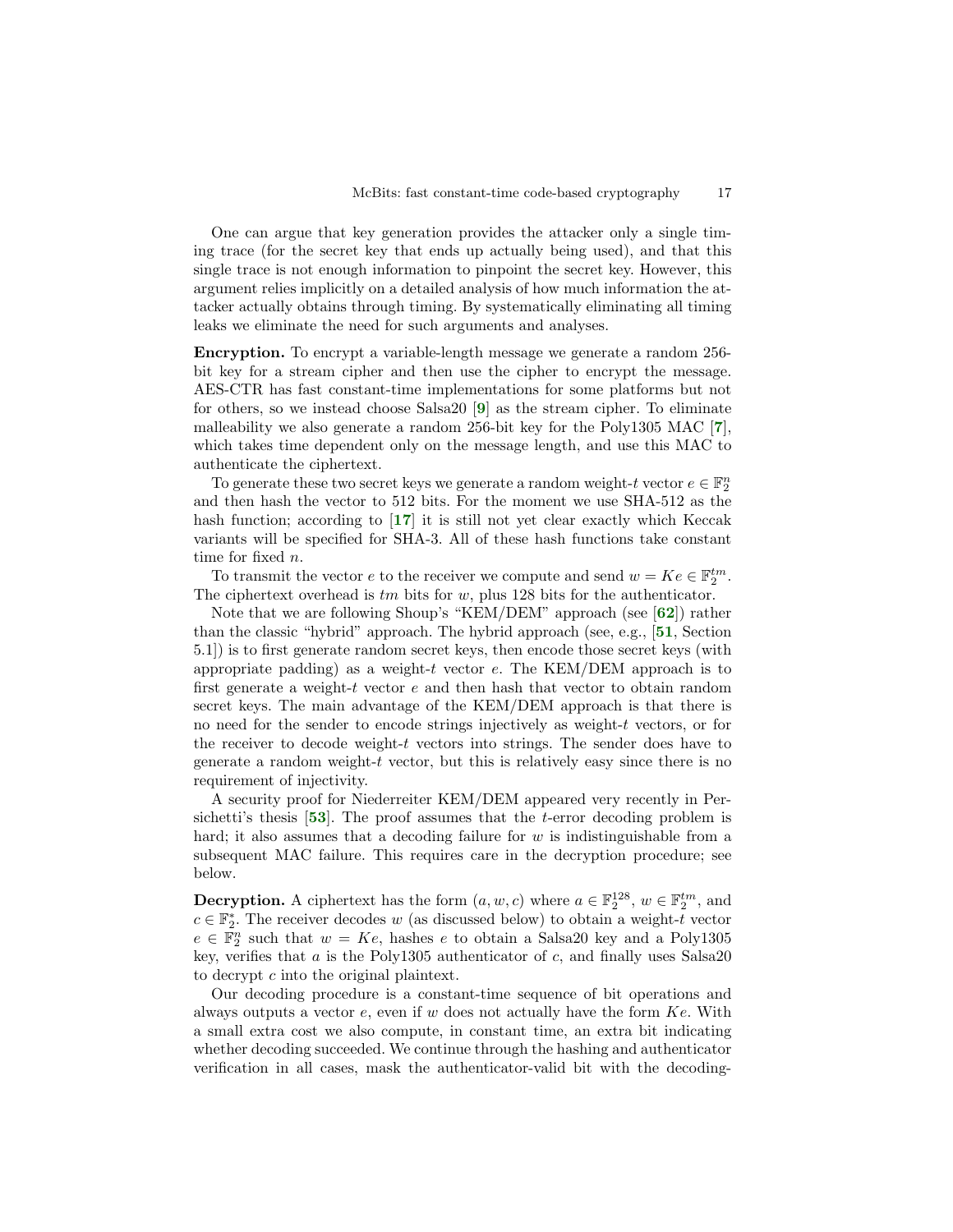succeeded bit, and finally return failure if the result is 0. This procedure rejects all forgeries with the same sequence of bit operations; there is no visible distinction between decoding failures and authenticator failures.

Finding a weight-t vector e given  $w = Ke$  is the problem of syndrome decoding for K. We follow one of the standard approaches to syndrome decoding: first compute *some* vector  $v \in \mathbb{F}_2^n$  such that  $w = Kv$ , and then find a codeword at distance t from v; this codeword must be  $v-e$ , revealing e. We use a particularly simple choice of  $v$ , taking advantage of  $K$  having systematic form: namely,  $v$  is w followed by  $n - mt$  zeros. (This choice was recommended to us by Nicolas Sendrier; we do not know where it was first used in code-based cryptography.) This choice means that the receiver does not need to store  $K$ . We also point out that some of the conditional swaps in Section  $5$  are guaranteed to take  $0, 0$  as input and can therefore be skipped.

There are two standard methods to find a codeword at distance  $t$  from  $v$ : Berlekamp's method [[5](#page-20-16)] and Patterson's method [[52](#page-22-12)]. To apply Berlekamp's method one first observes that  $\Gamma = \Gamma_2(\alpha_1, \ldots, \alpha_n, g^2)$ , and then that  $\Gamma$  is the  $\mathbb{F}_2$ -subfield subcode of the generalized Reed–Solomon code  $\Gamma_q(\alpha_1,\ldots,\alpha_n,g^2)$ . Berlekamp's method decodes generalized Reed–Solomon codes by computing a syndrome (Section [4\)](#page-8-0), then using the Berlekamp–Massey algorithm to compute an error-locator polynomial, then computing the roots of the error-locator polynomial (Section [3\)](#page-5-0).

Many authors have stated that Patterson's method is somewhat faster than Berlekamp's method. Patterson's method has some extra steps, such as computing a square root modulo  $g$ , but has the advantage of using  $g$  instead of g 2 , reducing some computations to half size. On the other hand, Berlekamp's method has several advantages. First, as mentioned in Section [1,](#page-0-0) combinatorial list-decoding algorithms decode more errors, adding security for the same key size, by guessing a few error positions; in this case most decoding attempts fail (as in Section [7\)](#page-17-0), and the analysis in [[44](#page-21-10)] suggests that this makes Berlekamp's method faster than Patterson's method. Second, Berlekamp's method generalizes to algebraic list-decoding algorithms more easily than Patterson's method; see, e.g., [[11](#page-20-17)]. Third, Berlekamp's method is of interest in a wider range of applications. Fourth, Berlekamp's method saves code size. Finally, Berlekamp's method is easier to protect against timing attacks.

## <span id="page-17-0"></span>7 New speed records for CFS signatures

CFS is a code-based public-key signature system proposed by Courtois, Finiasz, and Sendrier in [[25](#page-20-18)]. The main drawbacks of CFS signatures are large public-key sizes and inefficient signing; the main advantages are short signatures, fast verification, and post-quantum security. This section summarizes the CFS signature system and reports our CFS speeds.

**Review of CFS.** System parameters are  $m, q, n, t, k$  as in Section [6,](#page-14-0) with two extra requirements:  $n = q$ , and g is irreducible. Key generation works as in the encryption scheme described in Section [6.](#page-14-0)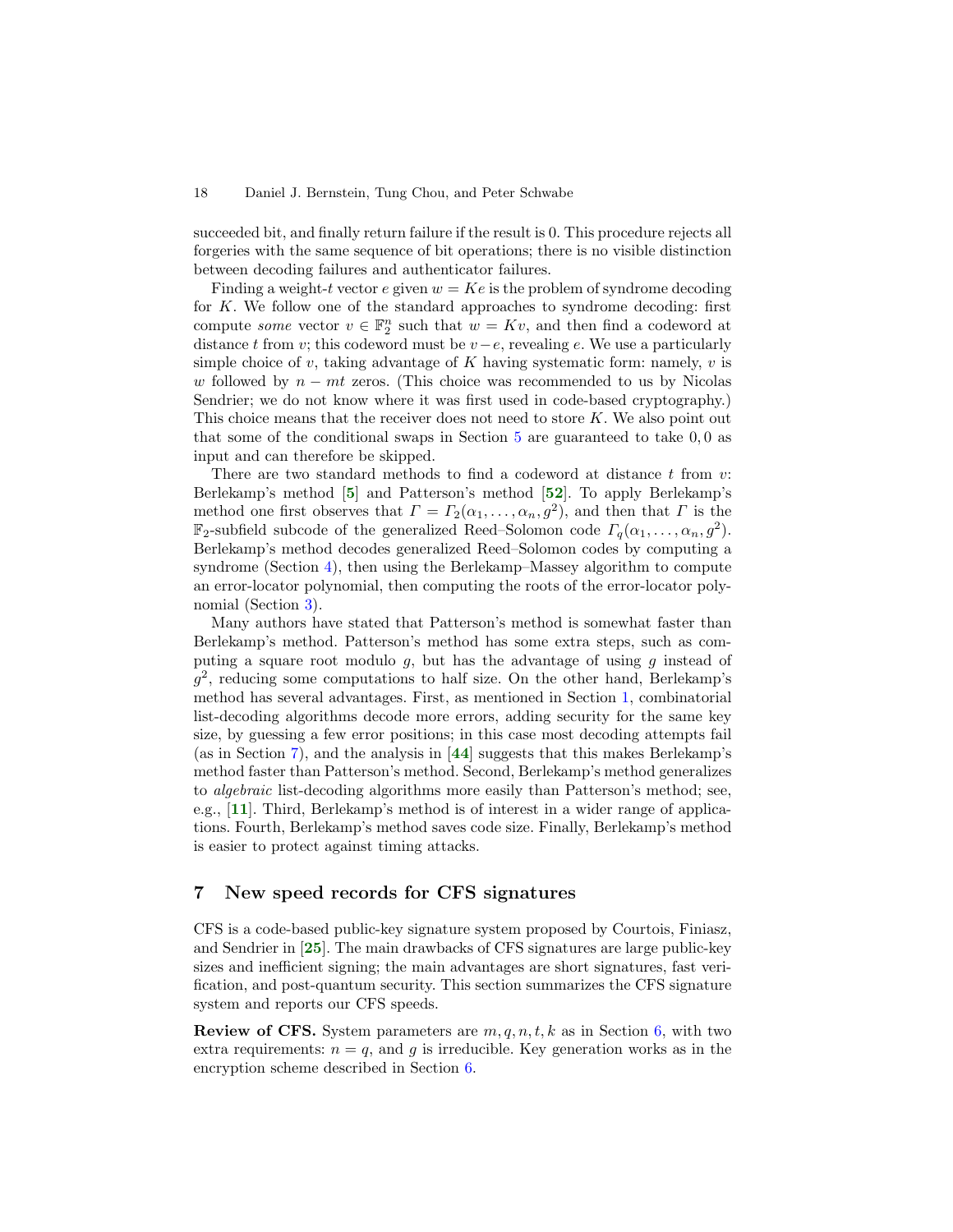The basic idea of signing is simple. To sign a message  $M$ , first hash this message to a syndrome. If this syndrome belongs to a word at distance  $\leq t$  from a codeword, use the secret decoding algorithm to obtain the error positions and send those positions as the signature. The verifier simply adds the columns of the public-key matrix indexed by these positions and checks whether the result is equal to the hash of M.

Unfortunately, a random syndrome has very low chance of being the syndrome of a word at distance  $\leq t$  from a codeword. CFS addresses this problem using combinatorial list decoding: guess  $\delta$  error positions and then proceed with decoding. If decoding fails, guess a different set of  $\delta$  error positions. Finding a decodable syndrome requires many guesses; as shown in [[25](#page-20-18)] the average number of decoding attempts is very close to t!. The decoding attempts for different guesses are independent; we can thus make efficient use of bitslicing in a single signature computation.

We actually use parallel CFS, a modification of CFS proposed by Finiasz in [[30](#page-21-11)]. The idea is to compute  $\lambda$  different hashes of the message M and compute a CFS signature for each of these hashes. This increases the security level of CFS against a 2004 Bleichenbacher attack; see generally [[51](#page-22-10)] and [[30](#page-21-11)].

Previous CFS speeds. Landais and Sendrier in [[44](#page-21-10)] describe a software implementation of parallel CFS with various parameters that target the 80-bit security level. Their best performance is for parameters  $m = 20, t = 8, \delta = 2$ and  $\lambda = 3$ . With these parameters they compute a signature in 1.32 seconds on average on an Intel Xeon W3670 (Westmere microarchitecture) running at  $3.2\text{GHz}$ , i.e.,  $4.2 \cdot 10^9$  cycles per signature on average.

New CFS software. Our CFS software uses the same set of parameters. For most of the computation we also use the same high-level algorithms as the software described in  $[44]$  $[44]$  $[44]$ : in particular, we use the Berlekamp–Massey algorithm to compute the error-locator polynomial  $f$ , and we test whether this polynomial splits into linear factors by checking whether  $x^{2^m} \equiv x \pmod{f}$ .

The most important difference in our implementation is the bitsliced field arithmetic. This has two advantages: it is faster and it does not leak timing information. Some parts of the computation are performed on only one stream of data (since we sign one message at a time), but even in those parts we continue using constant-time field arithmetic rather than the lookup-table-based arithmetic used in [[44](#page-21-10)].

We do not insist on the entire signing procedure taking constant time, but we do guarantee that the signing time (and all lower-level timing information) is independent of all secret data. Specifically, to guarantee that an attacker has no information about the guessed error positions that did not allow successful decoding, we choose  $\delta = 2$  random elements of  $\mathbb{F}_{2^m}$  and compute the corresponding public-key columns, rather than running through guesses in a predictable order. These columns are at *some* positions in the public key; we compute these positions (in constant time) if decoding is successful.

There are three main bottlenecks in generating a signature: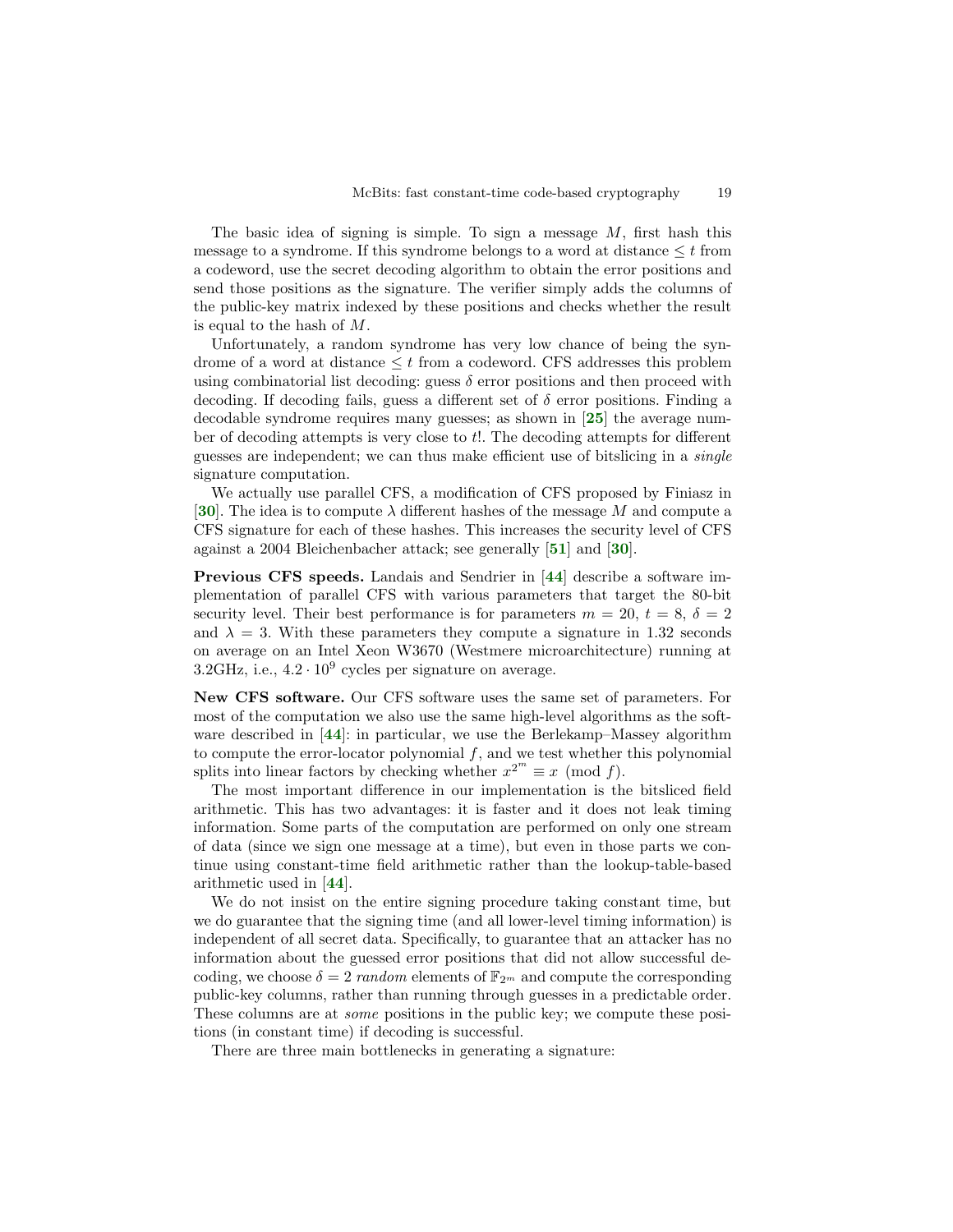- pick  $e_1, e_2 \in \mathbb{F}_{2^m}$  at random and compute the corresponding public-key columns;
- $-$  use Berlekamp–Massey to obtain an error-locator polynomial  $f$ ;
- test whether  $x^{2^m} \equiv x \pmod{f}$ .

Once such a polynomial f has been found, we multiply it by  $(x - e_1)(x - e_2)$  to obtain a degree-10 error-locator polynomial. We then find all roots of this polynomial and output the set of corresponding support positions as the signature. We split the root-finding problem into 256 separate  $2^{12}$ -point evaluation problems, again allowing fast constant-time bitsliced arithmetic for a single signature.

New CFS speeds. Our software signs in than  $0.425 \cdot 10^9$  Ivy Bridge cycles on average; the median is  $0.391 \cdot 10^9$  Ivy Bridge cycles. This cycle count is an order of magnitude smaller than the cycle count in  $[44]$  $[44]$  $[44]$ . We measured this performance across 100000 signature computations on random 59-byte messages on one core of an otherwise idle Intel Core i5-3210M with Turbo Boost and hyperthreading disabled.

It is common to filter out variations in cycle counts by reporting the median cycle count for many computations. Note, however, that the average is noticeably higher than the median for this type of random process. Similar comments apply to, e.g., RSA key generation.

Most of the  $0.425 \cdot 10^9$  cycles are used by the three steps described above:

- picking  $e_1$  and  $e_2$  and computing the corresponding columns takes 52792 cycles for a batch of 256 iterations;
- the Berlekamp–Massey step takes 189900 cycles for a batch of 256 iterations;
- testing whether  $x^{2^m} \equiv x \pmod{f}$  takes 436008 cycles for a batch of 256 iterations.

These computations account for  $(52792 + 189900 + 436008)(t!\lambda + 128)/256 \approx$  $0.32 \cdot 10^9$  cycles on average. Root-finding, repeated  $\lambda$  times, accounts for another  $0.05 \cdot 10^9$  cycles. A small number of additional cycles are consumed by hashing, converting to bitsliced form, multiplying the degree-8 error-locator polynomial f by  $(x - e_1)(x - e_2)$ , et al.

We also have extremely fast software for signature verification, taking only 2176 cycles. This count is obtained as the median of 1000 signature verifications for 59-byte messages. Furthermore we have software for Intel and AMD processors that do not feature the AVX instruction set and that instead uses SSE instructions on 128-bit vectors. This software generates a signature in  $0.658 \cdot 10^9$ cycles on average and verifies a signature in only 2790 cycles on one core of an Intel Core 2 Quad Q6600 CPU.

## References

- <span id="page-19-1"></span>[1] — (no editor), AFIPS conference proceedings, volume 32: 1968 Spring Joint Computer Conference, Reston, Virginia, Thompson Book Company, 1968.
- <span id="page-19-0"></span>Miklós Ajtai, János Komlós, Endre Szemerédi, An  $O(n \log n)$  sorting network, in STOC 1983 [[38](#page-21-12)] (1983), 1–9.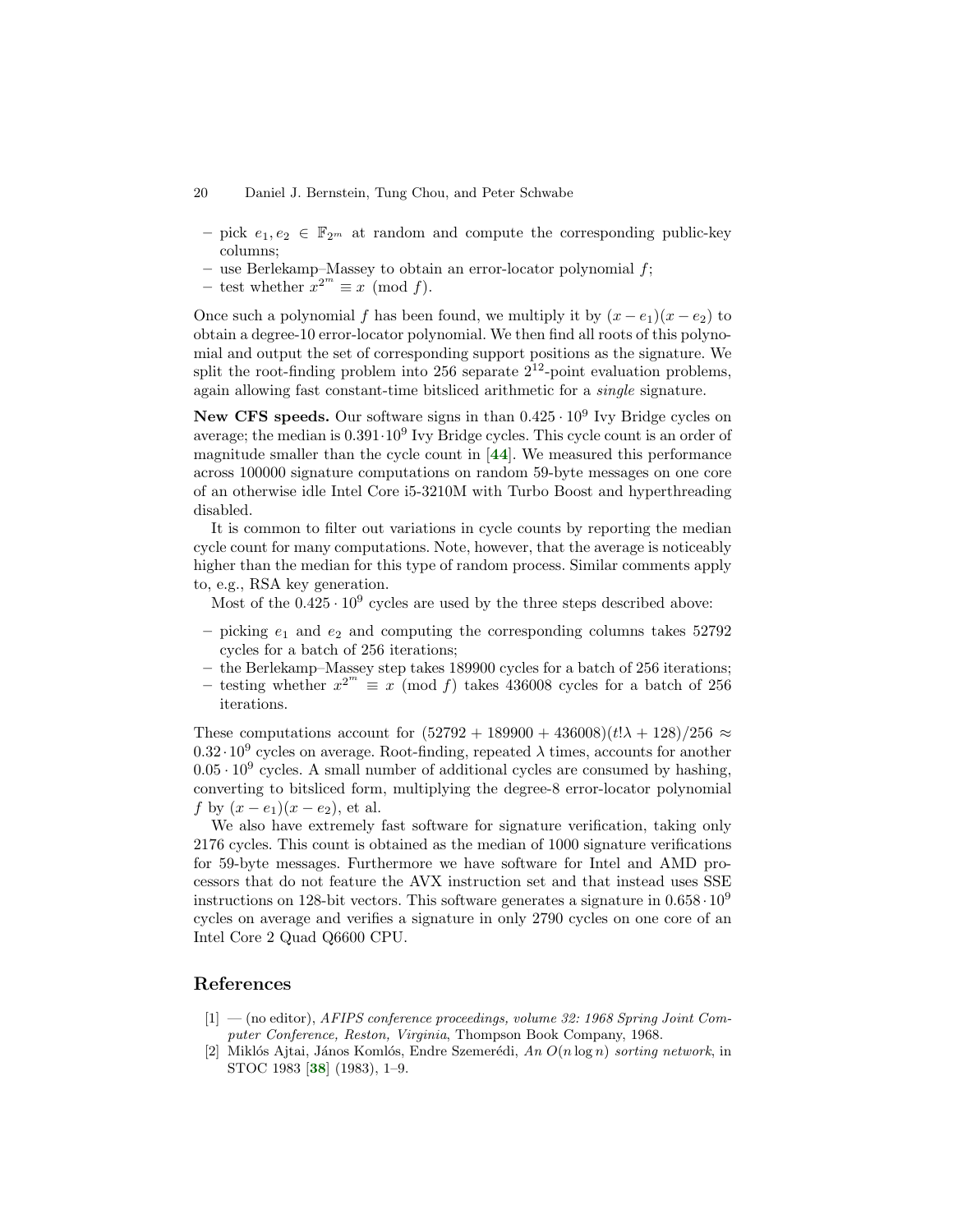- <span id="page-20-11"></span>[3] Kenneth E. Batcher, Sorting networks and their applications, in [[1](#page-19-1)] (1968), 307– 314.
- <span id="page-20-12"></span>[4] Václav E. Beneš, Mathematical theory of connecting networks and telephone traffic, Academic Press, 1965.
- <span id="page-20-16"></span>[5] Elwyn R. Berlekamp, Algebraic coding theory, McGraw-Hill, 1968.
- <span id="page-20-8"></span>[6] Elwyn R. Berlekamp, Factoring polynomials over large finite fields, Mathematics of Computation 24 (1970), 713–715.
- <span id="page-20-14"></span>[7] Daniel J. Bernstein, *The Poly1305-AES message-authentication code*, in FSE 2005 [[34](#page-21-13)] (2005), 32–49.
- <span id="page-20-10"></span>[8] Daniel J. Bernstein, qhasm software package (2007). URL: [http://cr.yp.to/](http://cr.yp.to/qhasm.html) [qhasm.html](http://cr.yp.to/qhasm.html).
- <span id="page-20-13"></span>[9] Daniel J. Bernstein, The Salsa20 family of stream ciphers, in [[59](#page-22-13)] (2008), 84–97.
- <span id="page-20-5"></span>[10] Daniel J. Bernstein, Batch binary Edwards, in Crypto 2009 [[35](#page-21-14)] (2009), 317–336.
- <span id="page-20-17"></span>[11] Daniel J. Bernstein, Simplified high-speed high-distance list decoding for alternant  $codes, in PQCrypto 2011 [67] (2011), 200-216.$  $codes, in PQCrypto 2011 [67] (2011), 200-216.$  $codes, in PQCrypto 2011 [67] (2011), 200-216.$
- <span id="page-20-22"></span>[12] Daniel J. Bernstein, Johannes Buchmann, Erik Dahmen (editors), Post-quantum cryptography, Springer, 2009.
- <span id="page-20-4"></span>[13] Daniel J. Bernstein, Niels Duif, Tanja Lange, Peter Schwabe, Bo-Yin Yang, High-speed high-security signatures, in CHES 2011 [[57](#page-22-15)]  $(2011)$ .
- <span id="page-20-3"></span>[14] Daniel J. Bernstein, Tanja Lange (editors), eBACS: ECRYPT Benchmarking of Cryptographic Systems, accessed 10 June 2013 (2013). URL: [http://bench.cr.](http://bench.cr.yp.to) [yp.to](http://bench.cr.yp.to).
- <span id="page-20-0"></span>[15] Daniel J. Bernstein, Tanja Lange, Christiane Peters, Attacking and defending the  $McEliece$  cryptosystem, in PQCrypto 2008 [[23](#page-20-19)] (2008), 31-46.
- <span id="page-20-2"></span>[16] Daniel J. Bernstein, Peter Schwabe, NEON crypto, in CHES 2012 [[58](#page-22-16)] (2012), 320–339.
- <span id="page-20-15"></span>[17] Guido Bertoni, Joan Daemen, Michaël Peeters, Gilles Van Assche, Keccak and the SHA-3 standardization (2013). URL: [http://csrc.nist.gov/groups/ST/hash/](http://csrc.nist.gov/groups/ST/hash/sha-3/documents/Keccak-slides-at-NIST.pdf) [sha-3/documents/Keccak-slides-at-NIST.pdf](http://csrc.nist.gov/groups/ST/hash/sha-3/documents/Keccak-slides-at-NIST.pdf).
- <span id="page-20-21"></span>[18] Alex Biryukov, Guang Gong, Douglas R. Stinson (editors), Selected areas in cryptography—17th international workshop, SAC 2010, Waterloo, Ontario, Canada, August 12–13, 2010, revised selected papers, LNCS, 6544, Springer, 2011.
- <span id="page-20-1"></span>[19] Bhaskar Biswas, Nicolas Sendrier, McEliece cryptosystem implementation: theory and practice, in [[23](#page-20-19)] (2008), 47–62.
- <span id="page-20-9"></span>[20] J. L. Bordewijk, Inter-reciprocity applied to electrical networks, Applied Scientific Research B: Electrophysics, Acoustics, Optics, Mathematical Methods 6 (1956), 1–74.
- <span id="page-20-6"></span>[21] Allan Borodin, Robert T. Moenck, Fast modular transforms, Journal of Computer and System Sciences 8 (1974), 366–386; older version, not a subset, in [[48](#page-22-17)]. ISSN 0022–0000.
- <span id="page-20-20"></span>[22] Colin Boyd (editor), Advances in cryptology—ASIACRYPT 2001, proceedings of the 7th international conference on the theory and application of cryptology and information security held on the Gold Coast, December 9–13, 2001, LNCS, 2248, Springer, 2001.
- <span id="page-20-19"></span>[23] Johannes Buchmann, Jintai Ding (editors), Post-quantum cryptography, second international workshop, PQCrypto 2008, Cincinnati, OH, USA, October 17–19, 2008, proceedings, LNCS, 5299, Springer, 2008.
- <span id="page-20-7"></span>[24] David G. Cantor, On arithmetical algorithms over finite fields, Journal of Combinatorial Theory, Series A 50 (1989), 285–300.
- <span id="page-20-18"></span>[25] Nicolas Courtois, Matthieu Finiasz, Nicolas Sendrier, How to achieve a McEliecebased digital signature scheme, in Asiacrypt 2001 [[22](#page-20-20)] (2001), 157–174.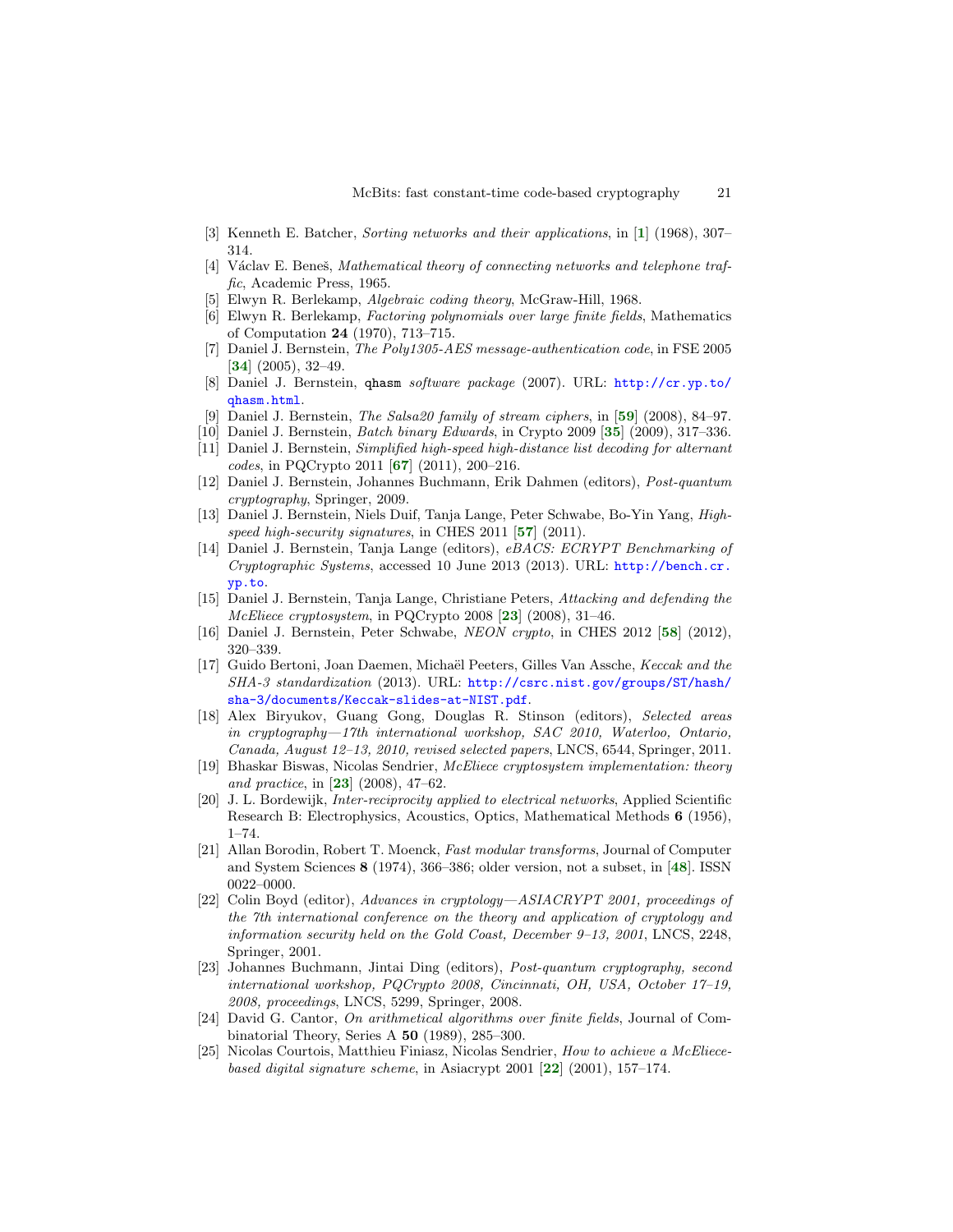- <span id="page-21-8"></span>[26] Luca De Feo, Eric Schost,  $translpyne: a$  language for automatic transposition (2010). URL: <http://www.prism.uvsq.fr/~dfl/talks/plmms-08-07-10.pdf>.
- <span id="page-21-15"></span>[27] Erwin Engeler, B. F. Caviness, Yagati N. Lakshman (editors), Proceedings of the 1996 international symposium on symbolic and algebraic computation, ISSAC '96, Zurich, Switzerland, July 24–26, 1996, Association for Computing Machinery, 1996.
- <span id="page-21-7"></span>[28] Charles M. Fiduccia, On obtaining upper bounds on the complexity of matrix multiplication, in [[47](#page-22-18)] (1972), 31-40.
- <span id="page-21-6"></span>[29] Charles M. Fiduccia, On the algebraic complexity of matrix multiplication, Ph.D. thesis, Brown University, 1973.
- <span id="page-21-11"></span>[30] Matthieu Finiasz, Parallel-CFS—strengthening the CFS McEliece-based signature scheme, in SAC 2010 [[18](#page-20-21)] (2011), 159–170.
- <span id="page-21-17"></span>[31] Steven Galbraith, Mridul Nandi (editors), Progress in cryptology—Indocrypt 2012—13th international conference on cryptology in India, Kolkata, India, December 9–12, 2012, proceedings, LNCS, 7668, Springer, 2012.
- <span id="page-21-2"></span>[32] Shuhong Gao, Todd Mateer, Additive fast Fourier transforms over finite fields, IEEE Transactions on Information Theory 56 (2010), 6265–6272.
- <span id="page-21-3"></span>[33] Joachim von zur Gathen, Jürgen Gerhard, Arithmetic and factorization of polynomials over  $\mathbb{F}_2$  (extended abstract), in ISSAC '96 [[27](#page-21-15)] (1996), 1–9.
- <span id="page-21-13"></span>[34] Henri Gilbert, Helena Handschuh (editors), Fast software encryption: 12th international workshop, FSE 2005, Paris, France, February 21–23, 2005, revised selected papers, LNCS, 3557, Springer, 2005.
- <span id="page-21-14"></span>[35] Shai Halevi (editor), Advances in cryptology—CRYPTO 2009, 29th annual international cryptology conference, Santa Barbara, CA, USA, August 16–20, 2009, proceedings, LNCS, 5677, Springer, 2009.
- <span id="page-21-1"></span>[36] Jens Hermans, Frederik Vercauteren, Bart Preneel, Speed records for NTRU, in CT-RSA 2010 [[55](#page-22-19)] (2010), 73–88.
- <span id="page-21-0"></span>[37] Stefan Heyse, Tim Güneysu, Towards one cycle per bit asymmetric encryption:  $code-based cryptography on reconfigurable hardware, in CHES 2012 [58] (2012),$  $code-based cryptography on reconfigurable hardware, in CHES 2012 [58] (2012),$  $code-based cryptography on reconfigurable hardware, in CHES 2012 [58] (2012),$ 340–355.
- <span id="page-21-12"></span>[38] David S. Johnson, Ronald Fagin, Michael L. Fredman, David Harel, Richard M. Karp, Nancy A. Lynch, Christos H. Papadimitriou, Ronald L. Rivest, Walter L. Ruzzo, Joel I. Seiferas (editors), Proceedings of the 15th annual ACM symposium on theory of computing, 25–27 April, 1983, Boston, Massachusetts, USA, Association for Computing Machinery, 1983.
- <span id="page-21-19"></span>[39] Richard M. Karp (chairman), 13th annual symposium on switching and automata theory, IEEE Computer Society, 1972.
- <span id="page-21-16"></span>[40] Kwangjo Kim (editor), Public key cryptography: proceedings of the 4th international workshop on practice and theory in public key cryptosystems (PKC 2001) held on Cheju Island, February 13-15, 2001, LNCS, 1992, Springer, 2001.
- <span id="page-21-4"></span>[41] Donald E. Knuth, The art of computer programming, volume 2: seminumerical algorithms, 3rd edition, Addison-Wesley, 1997.
- <span id="page-21-9"></span>[42] Kazukuni Kobara, Hideki Imai, Semantically secure McEliece public-key cryptosystems—conversions for McEliece PKC, in PKC 2001  $[40]$  $[40]$  $[40]$  (2001), 19-35.
- <span id="page-21-18"></span>[43] Grégory Landais, Nicolas Sendrier, CFS software implementation (2012); see also newer version [[44](#page-21-10)].
- <span id="page-21-10"></span>[44] Grégory Landais, Nicolas Sendrier, *Implementing CFS*, in Indocrypt 2012 [[31](#page-21-17)]  $(2012), 474-488$ ; see also older version  $[43]$  $[43]$  $[43]$ .
- <span id="page-21-5"></span>[45] O. B. Lupanov, On rectifier and contact-rectifier circuits, Doklady Akademii Nauk SSSR 111 (1956), 1171–1174. ISSN 0002–3264.